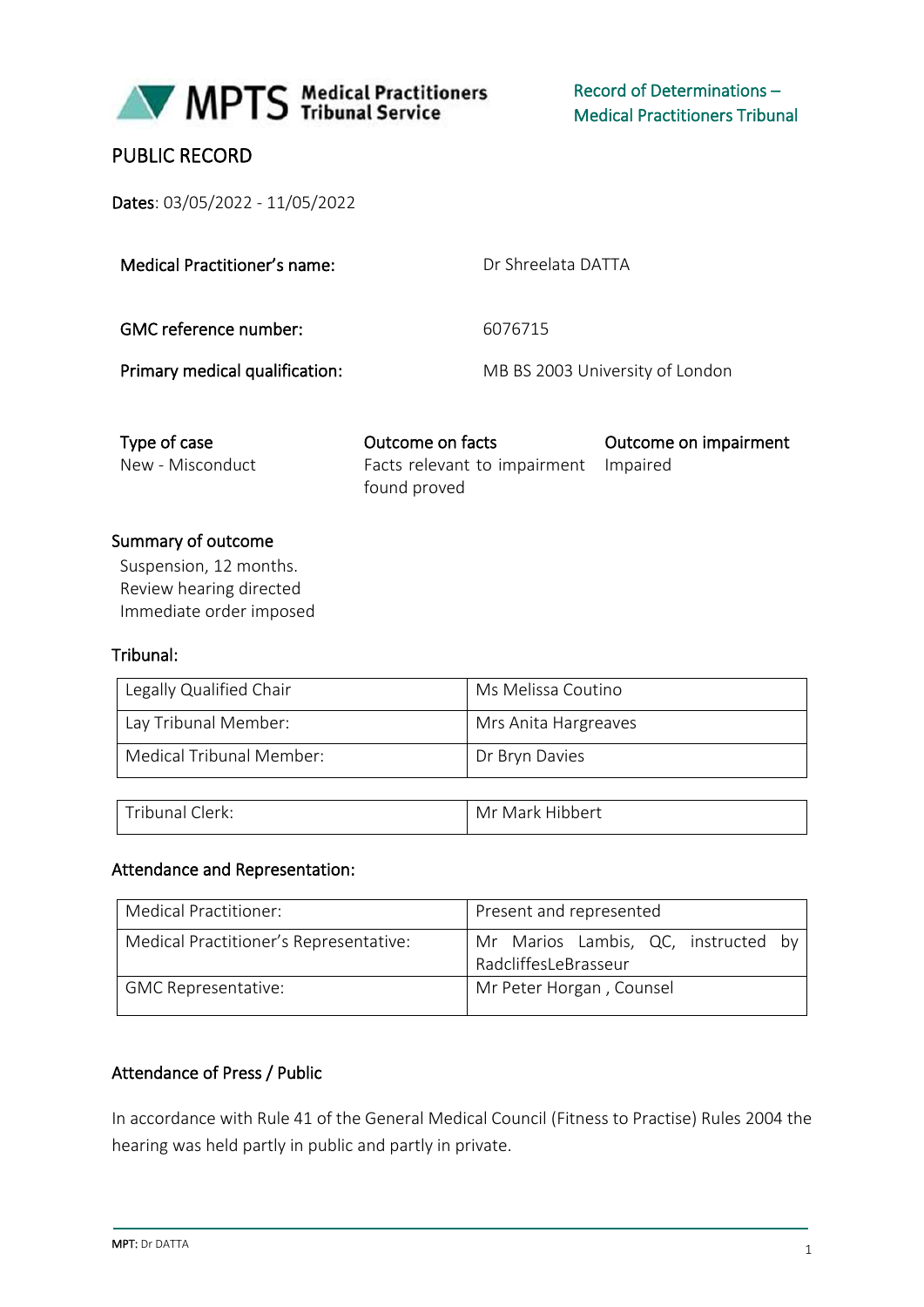### Overarching Objective

Throughout the decision making process the tribunal has borne in mind the statutory overarching objective as set out in s1 Medical Act 1983 (the 1983 Act) to protect, promote and maintain the health, safety and well-being of the public, to promote and maintain public confidence in the medical profession, and to promote and maintain proper professional standards and conduct for members of that profession.

#### Determination on Facts and Impairment - 09/05/2022

1. This determination will be read in private. However, as this case concerns Dr Datta's alleged misconduct a redacted version will be published at the close of the hearing with those matters relating to XXX removed.

#### Background

- 2. Dr Datta qualified in 2003 and entered the Specialist Register in Obstetrics and Gynaecology in May 2012. At the time of the events Dr Datta was practising as a Consultant Obstetrician and Gynaecologist at Kings College Hospital NHS Foundation Trust ("the Trust"), where she worked until December 2019. During her time at the Trust, Dr Datta also held practicing privileges at a number of private hospitals; the Guthrie Clinic, Portland Hospital, and the Lister Hospital, as well as clinics at a GP practice and at The Medical Chambers.
- 3. The allegation that has led to Dr Datta's hearing can be summarised as follows: between 18 January and 24 May 2019, Dr Datta acted dishonestly in that she carried out paid private work, without the consent of her manager, whilst absent from her NHS post on paid sick leave. It is also alleged that between May and August 2019, Dr Datta carried out surgical and obstetric procedures privately during a phased return to work, while simultaneously accepting that assistance was required for her to do the same work in her NHS practice; the misleading impression and lack of frankness with her NHS employer was dishonest. Dr Datta did not provide an open and truthful account of her position to her employer at a 'Return to Work Meeting and Work Plan Discussion' where her work was discussed.
- 4. The Trust dismissed Dr Datta for gross misconduct in December 2019 and subsequently reported the matter to the GMC.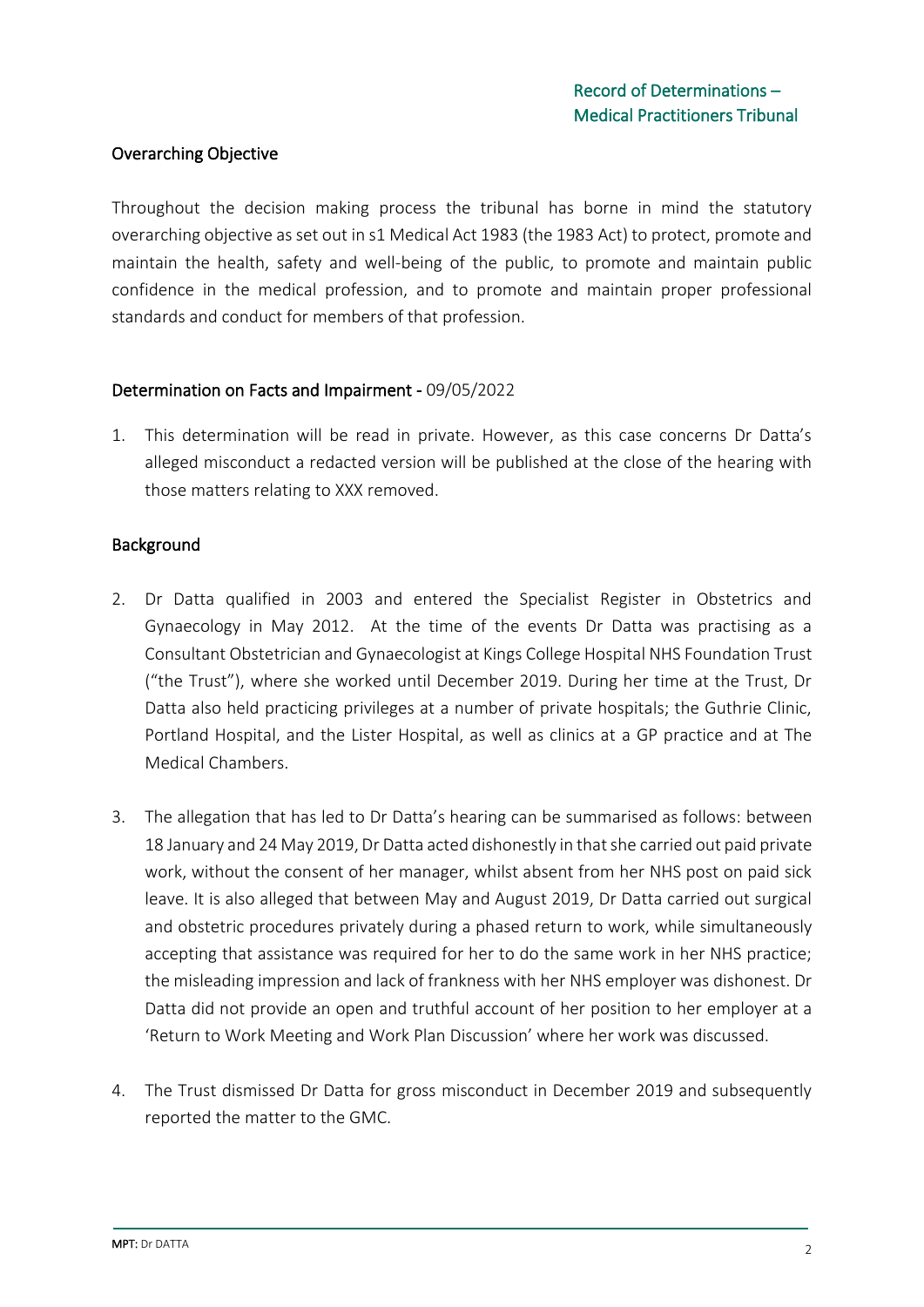#### The Outcome of Applications Made during the Facts Stage

- 5. At the outset of proceedings, the Tribunal were aware that Dr Datta wished to make admissions to the Allegation. The Tribunal noted that part of the Allegation concerned dishonest behaviour and was of the opinion that it would be helpful to the Tribunal to hear the GMC's opening comments before hearing admissions, in that it would assist it in understanding the context in which the dishonesty is alleged.
- 6. The Tribunal heard submissions from both parties on this matter, who were content to proceed as suggested by the Tribunal. The Tribunal, whilst acknowledging that the normal order of proceedings is to hear admissions first, determined to proceed with the GMC's opening and then to hear Dr Datta's admissions.
- 7. The Tribunal granted the GMC's application to amend the Allegation by correcting a typographical error. This application was made pursuant to Rule 17(6) of the General Medical Council (Fitness to Practise Rules) 2004 as amended ('the Rules'). The Tribunal's full decision on the application is included at Annex A.

#### The Allegation and the Doctor's Response

8. The Allegation made against Dr Datta is as follows:

That being registered under the Medical Act 1983 (as amended):

- 1. Whilst on a period of paid certified sickness absence from your NHS post at Kings College Hospital NHS Trust ('the Trust') between 18 January 2019 and 24 May 2019, on one or more occasion you undertook paid private work at the:
	- a. Lister Hospital, on one or more of the dates set out in Schedule 1; Admitted and found proved
	- b. Portland Hospital, on one or more of the dates set out in Schedule 2; Admitted and found proved
	- c. Guthrie Outpatient Clinic at Kings College Hospital, on one or more of the dates set out in Schedule 3. Admitted and found proved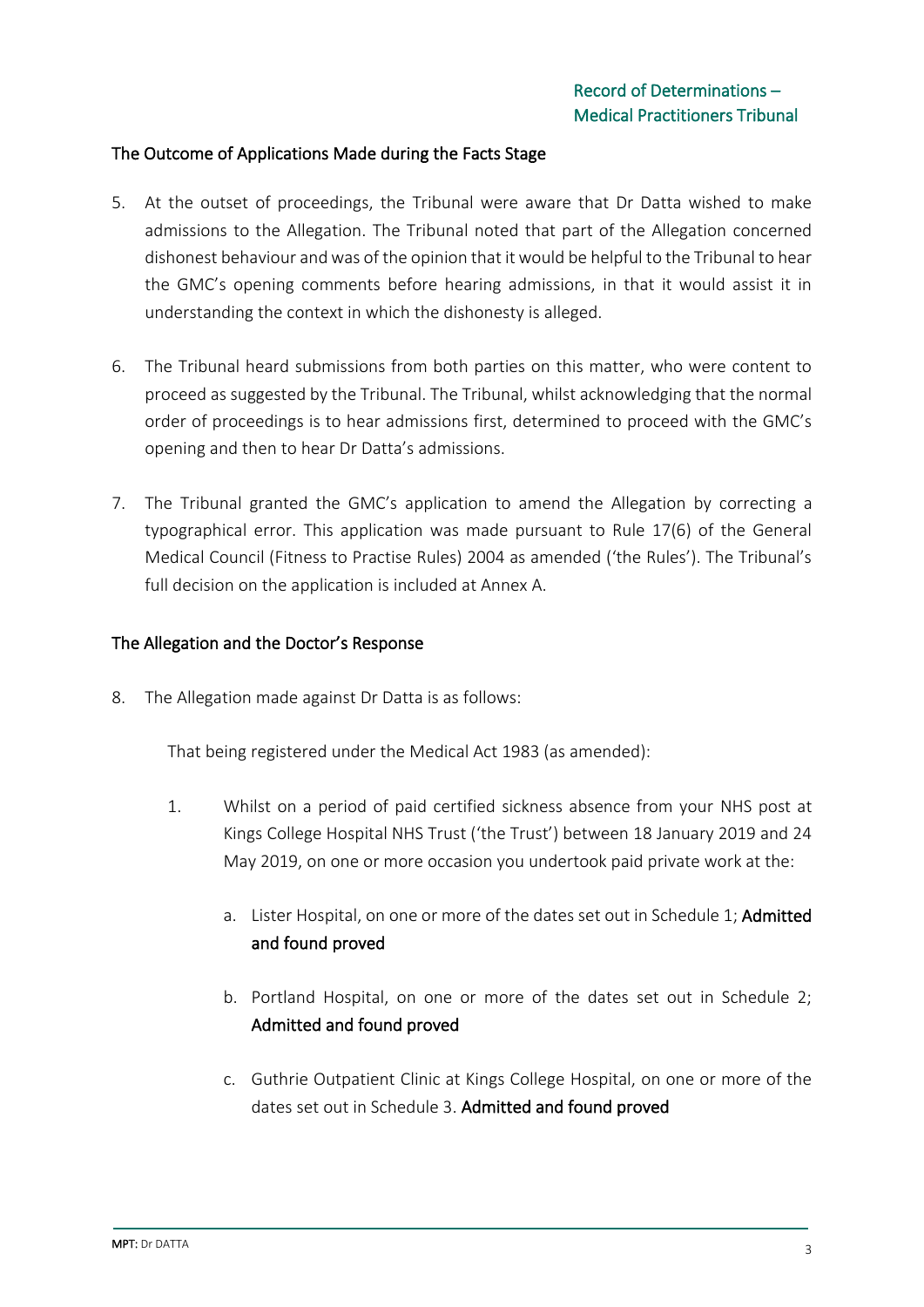- 2. You were not permitted to undertake private work whist on paid sickness absence from your NHS post as you did not have your manager's consent to do so. Admitted and found proved
- 3. You knew that you did not have your manager's consent to undertake private work whilst on paid sickness absence from your NHS post. Admitted and found proved
- 4. Your actions as described at paragraph 1 were dishonest by reason of paragraphs 2 and 3. Admitted and found proved
- 5. On one or more occasion, including on the dates set out in Schedule 4, you carried out private medical work despite being aware that Occupational Health at the Trust ('Occupational Health') had concluded that you were unfit to work following an assessment on 14 March 2019. Admitted and found proved
- 6. On one or more occasion, including on the dates set out in Schedule 5, you undertook private:
	- a. surgical procedures; Admitted and found proved
	- b. obstetric procedures; Admitted and found proved

despite being aware that Occupational Health had concluded that you should only return to work with the restrictions/adjustments set out in Schedule 6. Admitted and found proved

- 7. During a 'Return to Work Meeting and Work Plan Discussion' with the Trust on 16 July 2020 2019 you said that the on-call and obstetric components of your current role were the most difficult for you, and this meant you had not been able to undertake this part of your role, or words to that effect. Amended under rule 17(6). Admitted and found proved.
- 8. The information you provided as set out in paragraph 7 was untrue. Admitted and found proved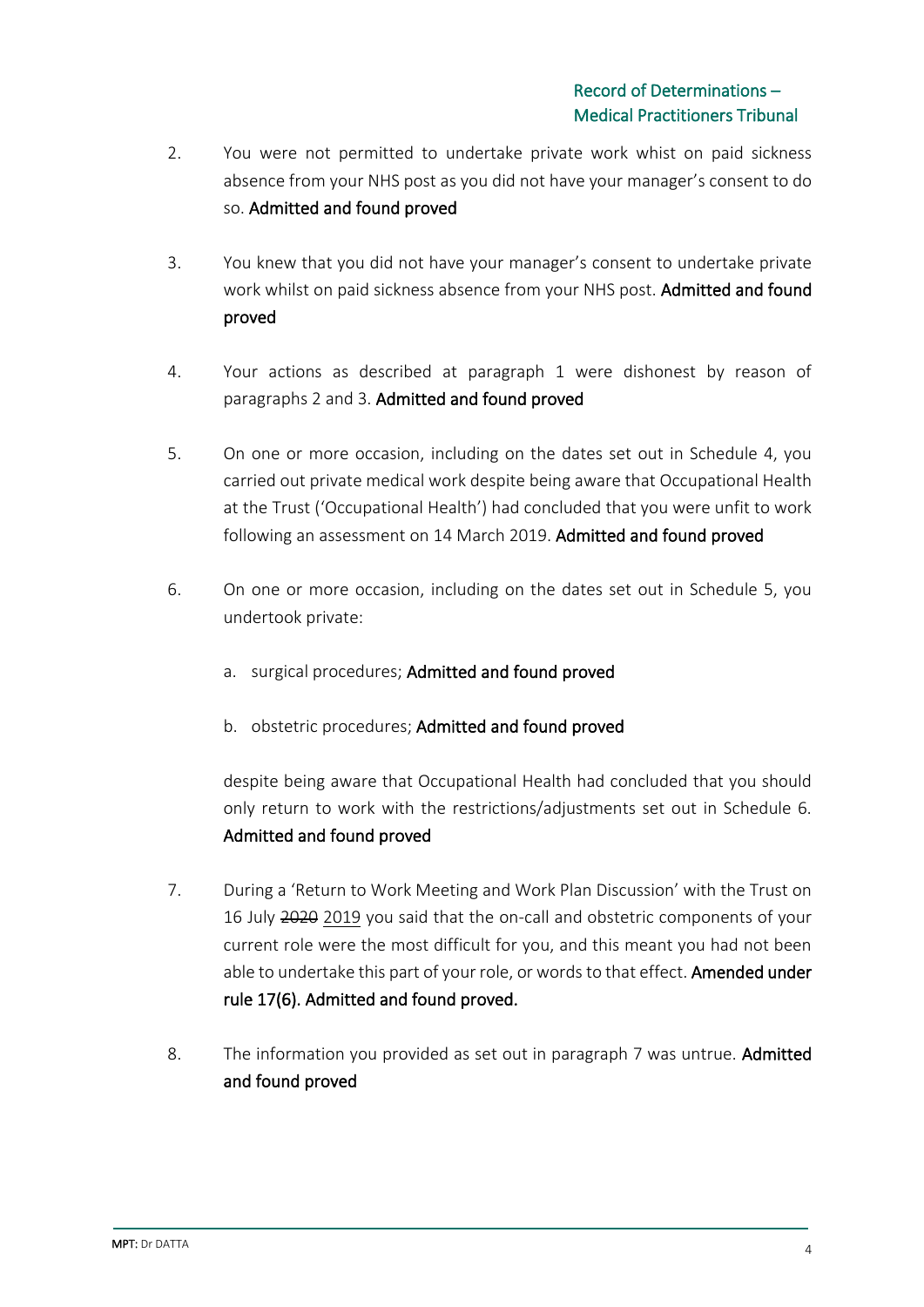- 9. You knew that the information you provided as set out in paragraph 7 was untrue because you had been carrying out private obstetric work during the same period. Admitted and found proved
- 10. Your actions as described at paragraphs 7 and 8 were dishonest by reason of paragraph 9. Admitted and found proved

And that by reason of the matters set out above your fitness to practise is impaired because of your misconduct. To be determined

# The Admitted Facts

9. At the outset of these proceedings, through her counsel, Mr Lambis QC, Dr Datta admitted the Allegation in its entirety, as set out above, in accordance with Rule  $17(2)(d)$  of the Rules. In accordance with Rule 17(2)(e) of the Rules, the Tribunal announced the Allegation as admitted and found proved.

### IMPAIRMENT

10. The Tribunal now has to decide in accordance with Rule 17(2)(l) of the Rules whether, on the basis of the facts which it has found proved as set out before, Dr Datta's fitness to practise is impaired by reason of misconduct.

### Witness Evidence

- 11. The Tribunal received evidence on behalf of the GMC in the form of witness statements from the following witnesses who were not called to give oral evidence:
	- Mr A, Directorate Manager for the Private Patients Division at Kings College Hospital, dated 1 July 2020;
	- Dr B, Chief Medical Officer at the Trust, dated 18 August 2020;
	- Ms C, General Manager for the Women's Health Department at the Trust, dated 24 August 2020;
	- Mr D, Acting Chief Operating Officer at The Portland Hospital, dated 5 March 2021;
	- Ms E, formerly Private Patient Liaison Officer at The Guthrie Clinic, dated 22 December 2021;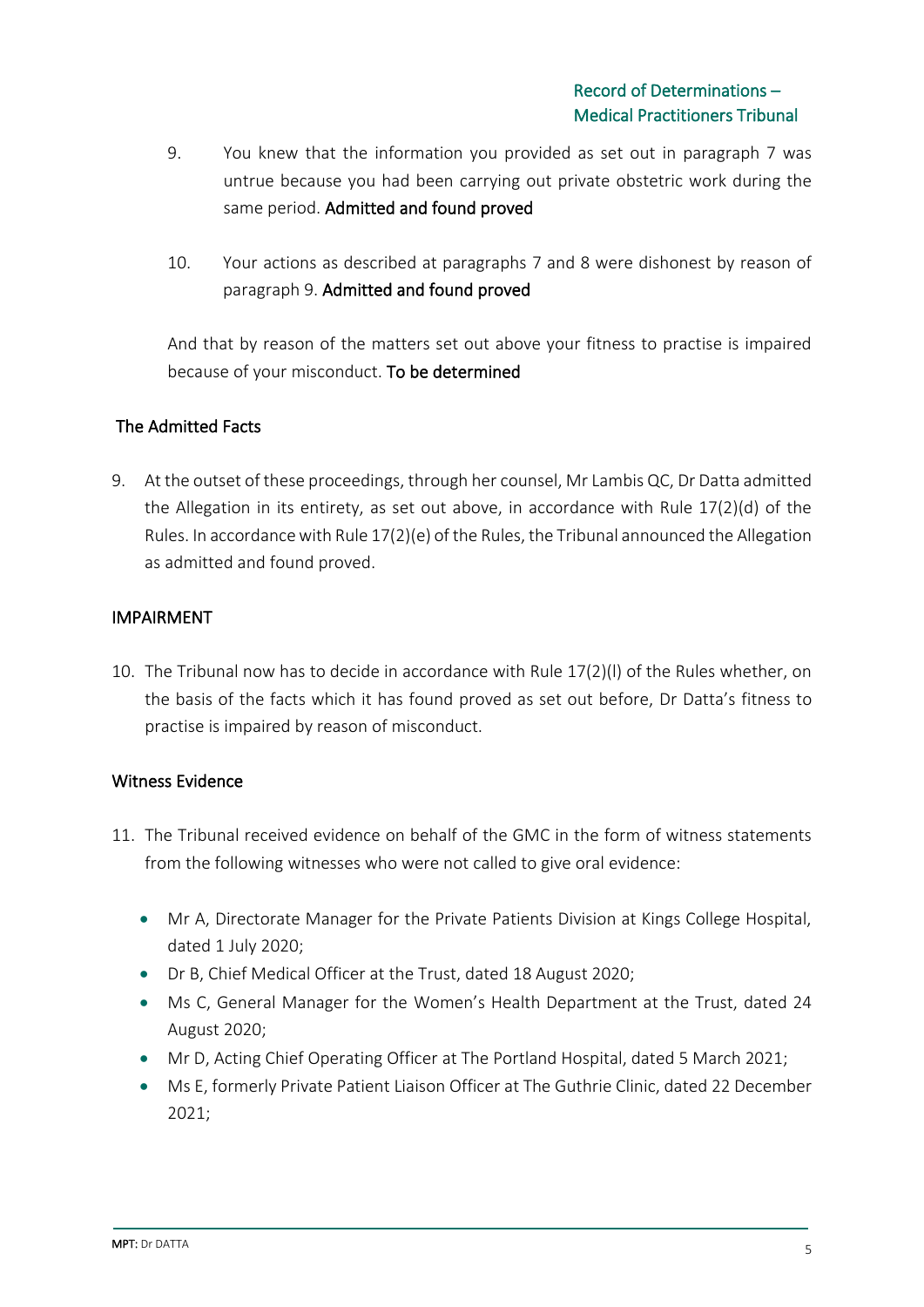- Ms F, Chief Executive Officer at The Lister Hospital, dated 4 February 2022 and 15 March 2022;
- Dr G, Medical Director at The Portland Hospital, dated 9 February 2022;
- Dr H, Responsible Officer for HCA Healthcare UK, dated 15 March 2022.
- 12. Dr Datta provided her own witness statement dated 19 April 2022 and also gave oral evidence at the hearing.

### Documentary Evidence

- 13. The Tribunal had regard to the documentary evidence provided by the parties. This evidence included but was not limited to:
	- The Trust's Sickness Absence Policy and Procedure;
	- Occupational Health Reports;
	- Activities Lists for Dr Datta;
	- Dr Datta's fit note;
	- Dr Datta's appraisals dated 2019, 2020 and 2021;
	- CPD summary and certificates;
	- Dr Datta's continuing reflections;
	- Feedback from patients, colleagues and students.
- 14. The Tribunal also received, in support of Dr Datta, 26 testimonials from colleagues, all of which it has read.

#### Submissions

#### On behalf of the GMC

- 15. On behalf of the GMC, Mr Horgan submitted that Dr Datta's actions, as admitted and found proved, clearly amount to misconduct and were serious breaches of Good Medical Practice (2013) ('GMP') and fundamental tenets of the profession. In particular, he submitted that Dr Datta's actions breached paragraphs 28 and 65 of GMP, namely:
	- *28 If you know or suspect that you have a serious condition that you could pass on to patients, or if your judgement or performance could be affected by a condition or its treatment, you must consult a suitably*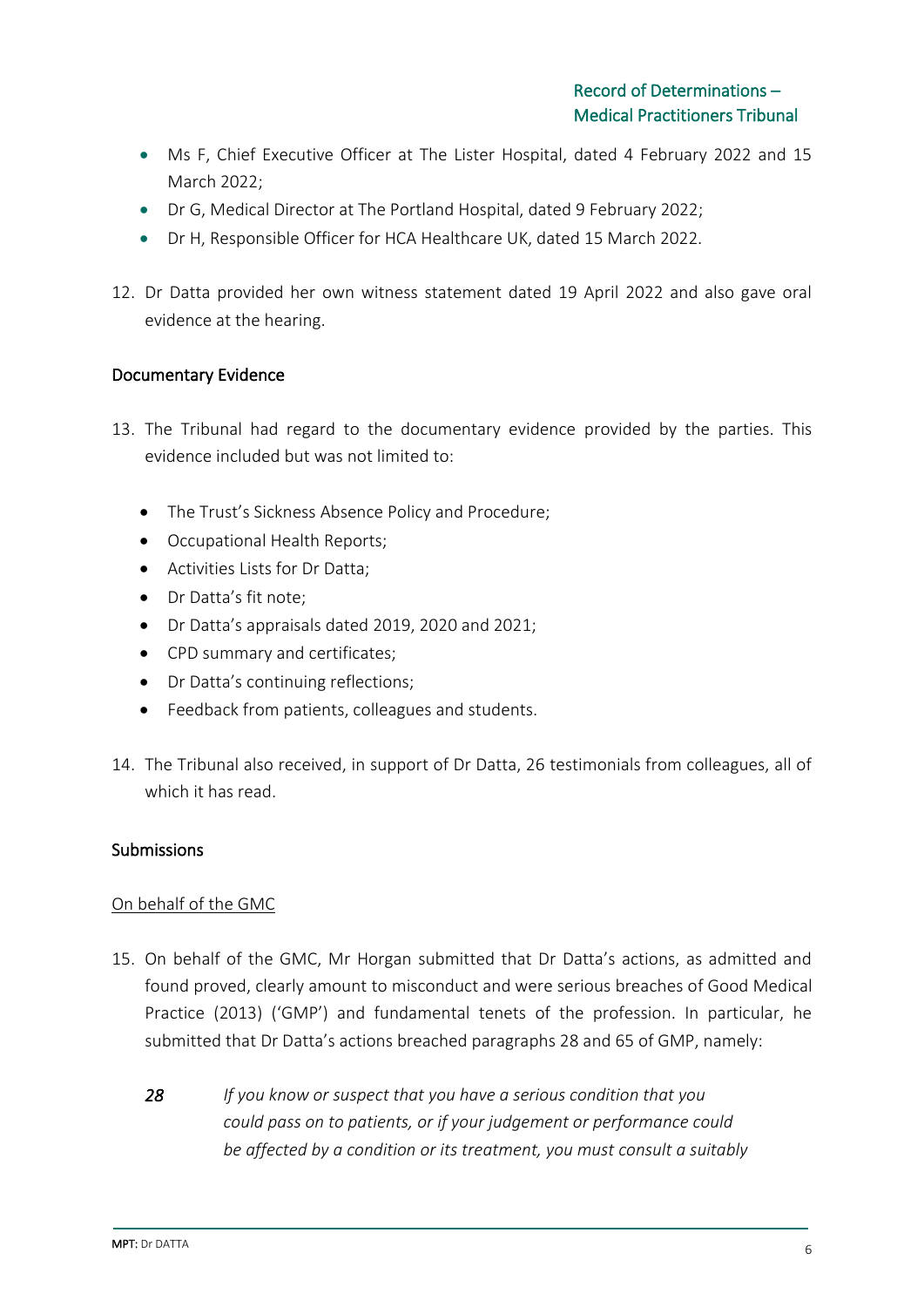*qualified colleague. You must follow their advice about any changes to your practice they consider necessary. You must not rely on your own assessment of the risk to patients.*

- *65 You must make sure that your conduct justifies your patients' trust in you and the public's trust in the profession.*
- 16. Mr Horgan submitted that Dr Datta's misconduct was particularly serious given that she had originally sought to claim that her actions were a consequence of XXX, but that during her oral evidence she conceded that her decision to continue with her private practice while on sickness absence from her NHS post was made before XXX. He submitted that it was therefore a deliberate and conscious act which undermines Dr Datta's assertions that such behaviour was out of character XXX.
- 17. Mr Horgan submitted that after XXX, Dr Datta chose to ignore the Trust's sickness and absence policy and any claims that she did not know about, or even that there was, such a policy at the time, are not credible given her role and experience. He submitted that she chose to ignore the obvious fact that if she was signed off as unfit to work, she should not undertake any clinical practice without discussing with medical professionals and those that manage her clinical work. He submitted that it is therefore clear that this was not a spur of the moment decision but was a continued and repeated series of dishonest actions over an extended period of time, and that she chose to 'brazenly' continue with her private work even when multiple opportunities arose for her to inform her employers.
- 18. Mr Horgan submitted that given the gravamen of Dr Datta's misconduct, which was persistent, deliberate, repeated and consistently covered up, the Tribunal should find that her fitness to practise is impaired. He submitted that Dr Datta demonstrated a disregard for GMP, XXX, and the needs of her Trust and working colleagues, putting her own needs before those of her patients at significant detriment to the reputation of the wider profession.
- 19. Mr Horgan submitted that the Tribunal may consider that such serious and persistent dishonesty is not remediable, and that Dr Datta continued to deny misleading anyone, let alone being dishonest, until her written statement, dated April 2022, some 18 months after she received notification of the GMC investigation.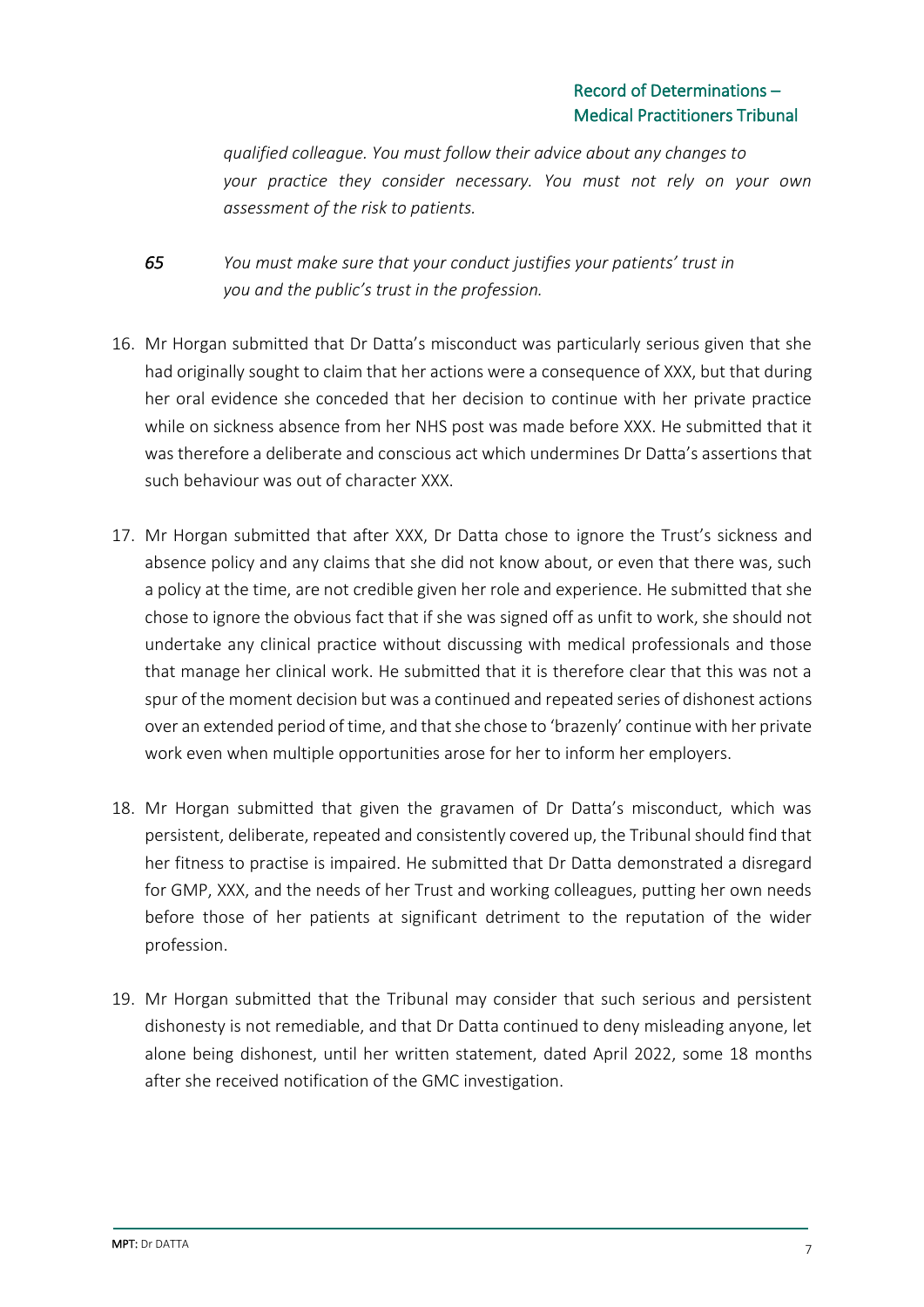20. Mr Horgan submitted that Dr Datta's evidence was that she has developed insight and that during the course of her evidence she was at pains to express how apologetic she was. However, he submitted, there needs to be understanding in order to gain insight and it is a matter for the Tribunal whether Dr Datta has any real understanding or acceptance of her actions, or whether other people would see these as dishonest. He submitted that it is unclear if there is any evidence of real insight or remediation, which given the facts of the case is wholly surprising, and that if a finding of impairment was not made public confidence in the profession would be seriously undermined.

# On behalf of Dr Datta

- 21. On behalf of Dr Datta, Mr Lambis QC, submitted that in reaching its determination the Tribunal should be cognisant of the open and candid evidence given by Dr Datta.
- 22. He submitted that the Tribunal should conclude that Dr Datta poses no current risk to patients given the lengthy remediation bundle and associated documents provided by Dr Datta, which directly address the issues in this case.
- 23. He submitted that the Tribunal should also be mindful of the 'glowing' testimonials provided on Dr Datta's behalf, and that he will refer further to these should the hearing proceed to the sanctions stage.

# The Relevant Legal Principles

- 24. The Tribunal reminded itself that at this stage of proceedings, there is no burden or standard of proof and the decision of impairment is a matter for the Tribunal's judgement alone.
- 25. In approaching the decision, the Tribunal was mindful of the two-stage process to be adopted: first whether the facts as found proved amounted to misconduct, and that the misconduct was serious and then whether the finding of that misconduct which was serious could lead to a finding of impairment.
- 26. The Tribunal must determine whether Dr Datta's fitness to practise is impaired today, taking into account Dr Datta's conduct at the time of the events and any relevant factors since then such as whether the matters are remediable, have been remedied and any likelihood of repetition.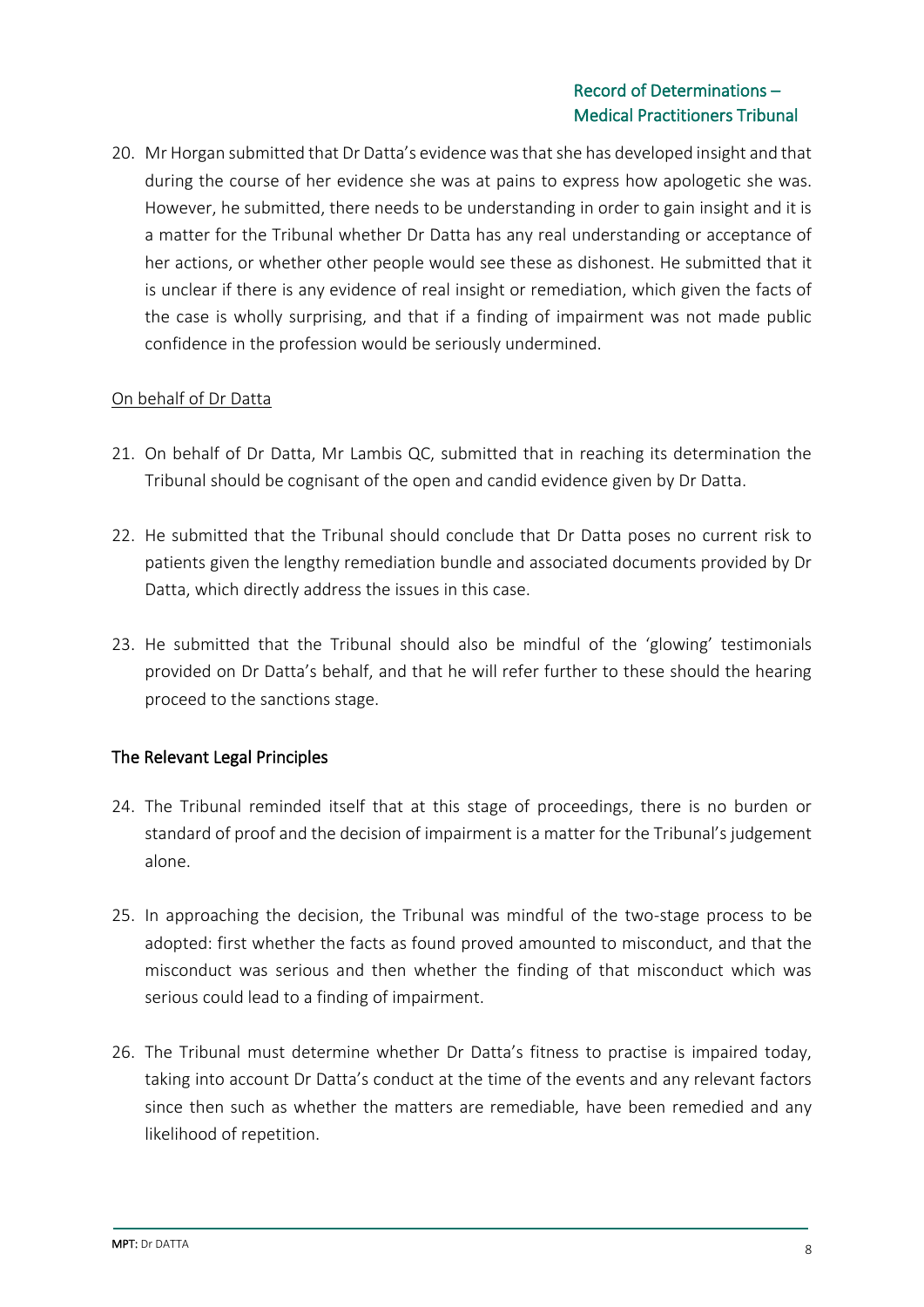27. The Tribunal had regard to the questions posed by Dame Janet Smith in the Fifth Shipman Report, as referred to in the case of *CHRE v NMC and Grant [2011] EWHC 927 (Admin)*, as follows:

*'Do our findings of fact in respect of the doctor's misconduct... show that his/her fitness to practise is impaired in the sense that s/he:* 

*a. has in the past acted and/or is liable in the future to act so as to put a patient or patients at unwarranted risk of harm; and/or*

*b. has in the past brought and/or is liable in the future to bring the medical profession into disrepute; and/or* 

*c. has in the past breached and/or is liable in the future to breach one of the fundamental tenets of the medical profession*

*d. has in the past acted dishonestly and/or is liable to act dishonestly in the future.'*

# The Tribunal's Determination on Impairment

### Misconduct

- 28. The Tribunal first considered whether Dr Datta's actions amounted to misconduct, and whether that misconduct was serious.
- 29. The Tribunal considered that the evidence before it clearly demonstrates that Dr Datta made a deliberate decision to continue with the private portion of her work starting within days of her surgery. It is clear from the evidence, including Dr Datta's admission, that this decision was made in advance of that procedure XXX. She confirmed that she made no provision for any colleague to cover her private patient responsibilities in her absence.
- 30. The Tribunal was provided with no evidence which could justify it reaching any conclusion other than that this behaviour was dishonest and a clear breach of GMP, particularly paragraphs 28 and 65 as set out above. Dr Datta admitted dishonesty and accepted in her evidence that her actions fell far below the standards expected.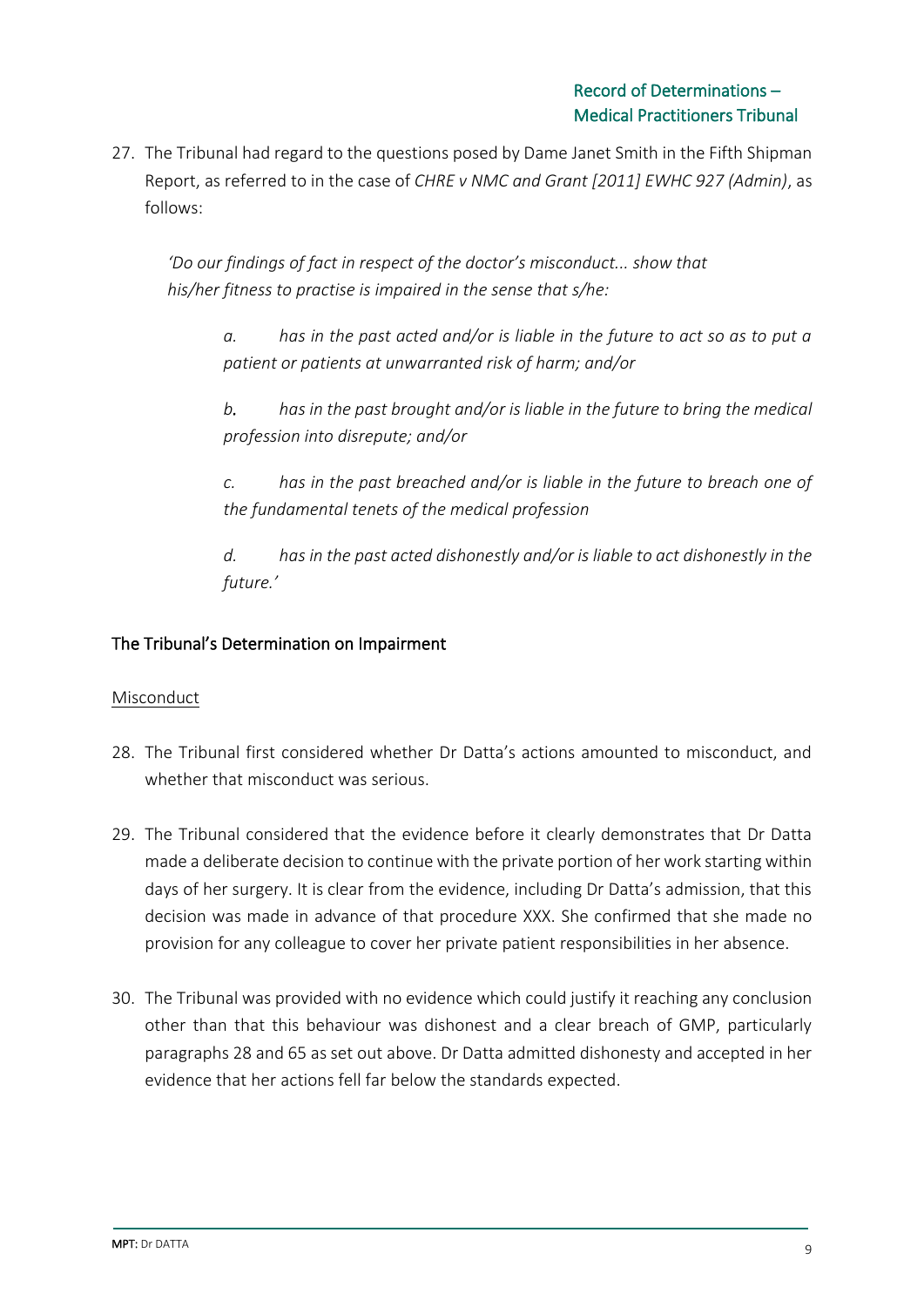- 31. Dr Datta's admitted dishonesty was a sustained course of action in which she logged approximately 100 private appointments, while on certified sick leave from her NHS post and omitted to inform or discuss this decision with her NHS employer. XXX. She offered this as a possible explanation for why she failed to correct her behaviour even when there were clear, obvious flags to do so, such as when expressly reminded by Dr B in an email dated 13 February 2019, not to undertake any private practice while on certified sick leave from her NHS work.
- 32. The Tribunal determined that Dr Datta's conduct fell so far short of the standards of conduct reasonably to be expected of a doctor as to amount to serious misconduct.

### **Impairment**

- 33. Having found that the facts found proved amounted to misconduct, the Tribunal went on to consider whether, as a result of that misconduct, Dr Datta's fitness to practise is currently impaired.
- 34. The Tribunal considered that dishonesty can be difficult to remediate, particularly in cases of repeated and persistent dishonesty. However, it recognises that Dr Datta has now admitted the Allegation in full and has accepted her wrongdoing, which is the first step towards remediation. Given Dr Datta's admissions, contrition and willingness to change her behaviour the Tribunal concluded that this misconduct is capable of being remedied.
- 35. The Tribunal considered the tests for impairment set out in the case of *Grant* (above) and determined that all limbs are applicable in this case. This is because: Dr Datta put patients at risk of unwarranted harm by practising when she had been signed off as unfit to work; brought the medical profession into disrepute by prioritising her own interests above those of patients; had acted dishonestly, and in so doing breached fundamental tenets of the profession.
- 36. The Tribunal then went on to consider the level of insight and remediation demonstrated by Dr Datta. It noted that Dr Datta had continued to deny the accusations against her, maintaining her denial of dishonesty in response to the Rule 7 letter from GMC outlining the basis of the fitness to practise investigation. It appears that it was only when drafting her written statement for this Tribunal, (received 21 April 2022), that she accepted that she was dishonest and admitted the Allegation in its entirety.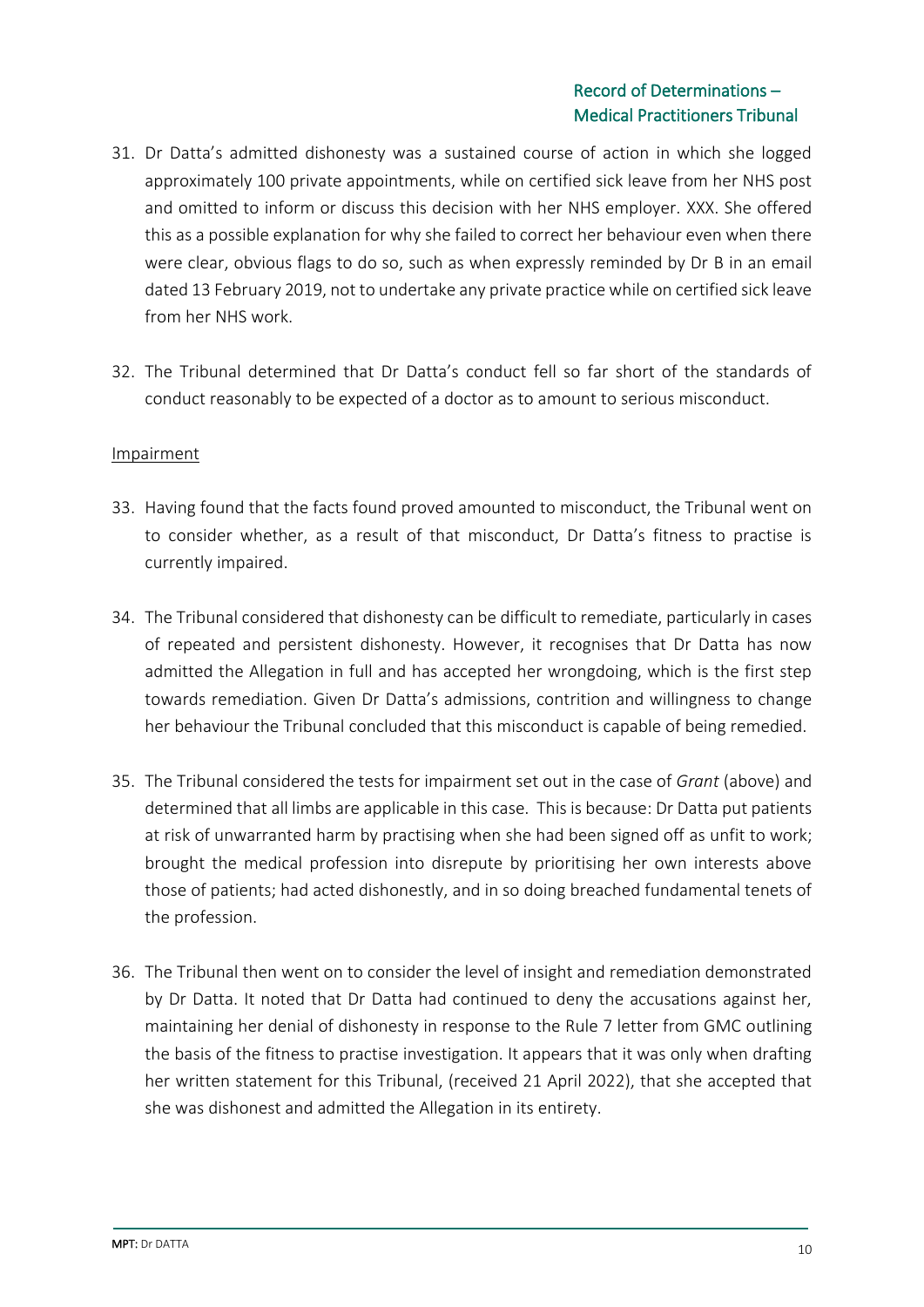- 37. The tribunal did note her extensive reflective diary which spans 2020-2022, that her continuing professional development has included completing modules and courses on probity, honesty, countering fraud within the NHS, and that she has provided medical student teaching on professionalism since the events in question. However, notwithstanding the many positive features of remediation, the Tribunal had concerns about Dr Datta's level of insight into her actions given some of her contentions when she gave evidence at the Impairment stage. For example, Dr Datta expressed the view that her behaviour could have been different if she had had the benefit of a more supportive and communicative colleague base at the Trust, which suggests an unwillingness to take full responsibility for her actions.
- 38. The Tribunal heard how Dr Datta did not register Dr B's reminder not to do private work because her focus was on returning to work alongside the colleague who had performed her surgery. However, on more than one occasion, it has evidence that Dr Datta was engaged in assessments or communication with her Trust line management and occupational health professionals regarding her sickness from and phased return to NHS work, on the same day that she was seeing patients privately. When Dr Datta was asked about this, she responded: "I don't understand what was going through my head."
- 38. In her evidence to the Tribunal, Dr Datta did state that *"I do have the insight now to understand my actions"* and was fulsome in her apologies. However, when asked for the motivation for her dishonesty, she appeared unable to answer this. It was put to her that the motivation was financial gain but she denied that this was the case. Rather, she indicated: *"I felt genuinely at the time that I could rationalise it"*, which appeared to separate on call obstetrics work, (XXX), from private work where she would be able to indicate which patients fell outside her specialisms and could be turned down.
- 40. The difficulty with this explanation, is that this rationale was not shared with her NHS employers openly or permission expressly sought, and Dr Datta could not elaborate on the reason why this had not been done. The Tribunal was concerned that without being able to explain why she had acted dishonestly, simply accepting that these actions were dishonest without demonstrating an understanding and insight of what led to this position, is insufficient to satisfy it that adequate insight has been obtained.
- 41. The Tribunal attempted to assist Dr Datta in providing opportunities for her to share her mindset, in asking questions about whether she had any misgivings about resuming private work when signed off sick and not working in her NHS role. It found her answer that she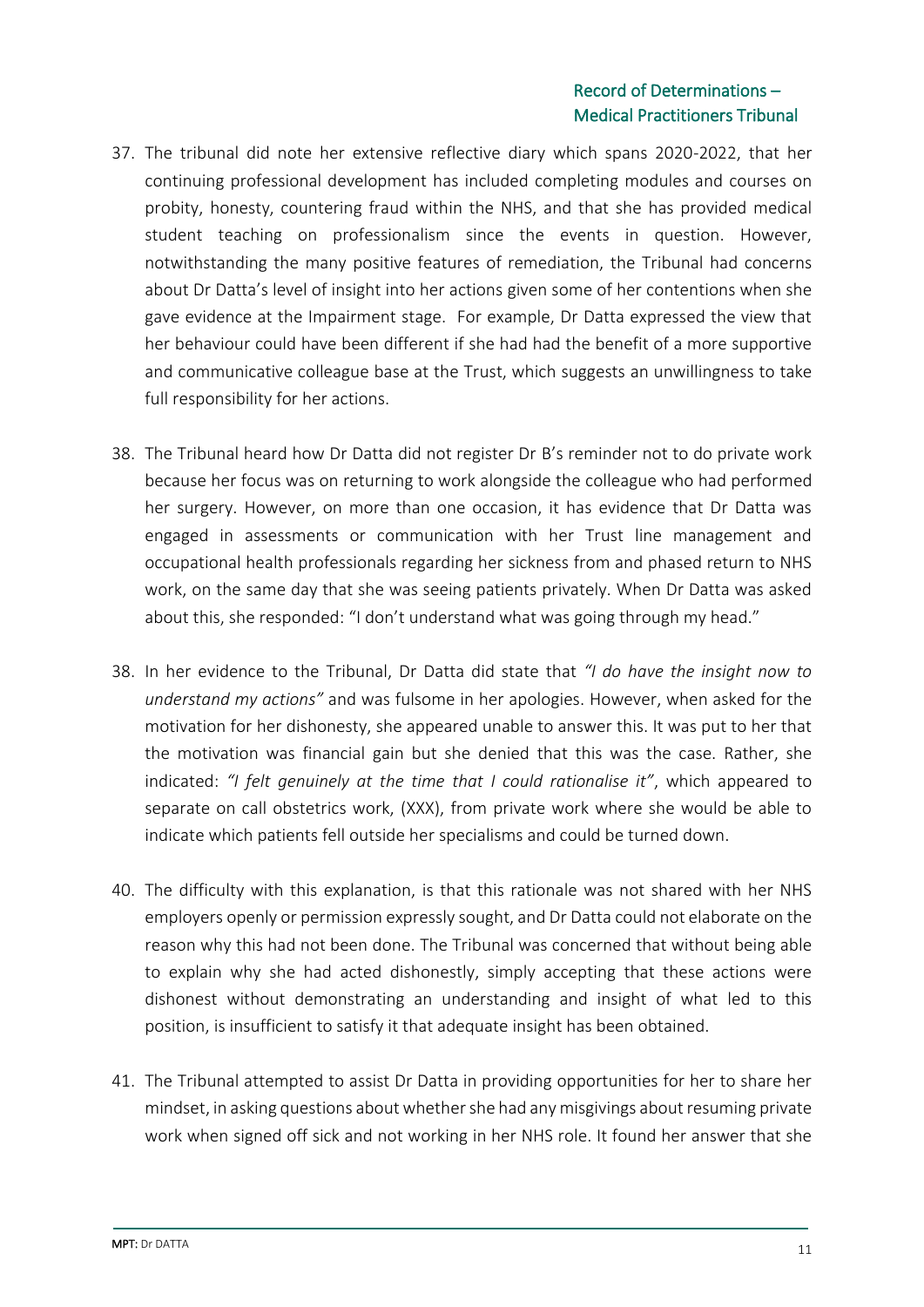'must have done' to indicate a possible inability to share her thought processes following reflection, as she did not simply indicate that she could not recall her feelings, or provide an understanding of what had being going through her mind. She was unable to provide any additional motivating factors when invited to do so. The Tribunal accepts that individuals may differ in their reflective styles but it would have been more reassured regarding her insight, if a fuller and clearer explanation had been forthcoming. What the Tribunal is presented with is admissions, but a lack of adequate explanation for motivation, and a statement regarding insight which appears incomplete without an understanding of why she acted as she did previously and so can guard against repetition.

- 42. Dr Datta indicated that she enjoyed having a full work schedule and worked in excess of her conditioned hours. In addition to NHS and private clinical work, she had extensive educational responsibilities through her Deanery work as well as journal editorial work. She also described her work on different councils and how her enjoyment of her different roles meant that she often worked at evenings and weekends. This picture reflects a strong work ethic and suggests that Dr Datta having focused on a course of action in undertaking private work did not allow anything to dissuade her from it, considering it good for her rehabilitation and in the interests of her patients. She has been able to appreciate that these justifications are erroneous and that if she was too unwell to work in the opinion of medical professionals, she should not have done so, and that NHS and private patients are equally deserving of the same care. Further, she has spoken that there is a need for balance in life, and how being open would assist in preventing future difficulties.
- 43. Whilst acknowledging that Dr Datta has demonstrated some insight and now accepts that she should have been honest and transparent, the Tribunal considered that this insight is a relatively recent development and appears incomplete. Dr Datta now accepts that she was dishonest from the outset, but the Tribunal was concerned at what appeared to be a tendency to minimise her actions, particularly in those of her answers which were framed from an externalised point of view, and referenced how a third party could "perceive" events.
- 39. The Tribunal welcomes the reflections which Dr Datta has made and acknowledges that the changes in her working and personal life now allow her the time to discuss important decisions. It accepts that Dr Datta has been on a journey and her heartfelt assertions that it has not been an easy one. While the Tribunal recognises that she has undertaken considerable efforts to remediate her past behaviour and that she regrets what occurred, not just in the impact this has had on her but given a situation in which she recognises that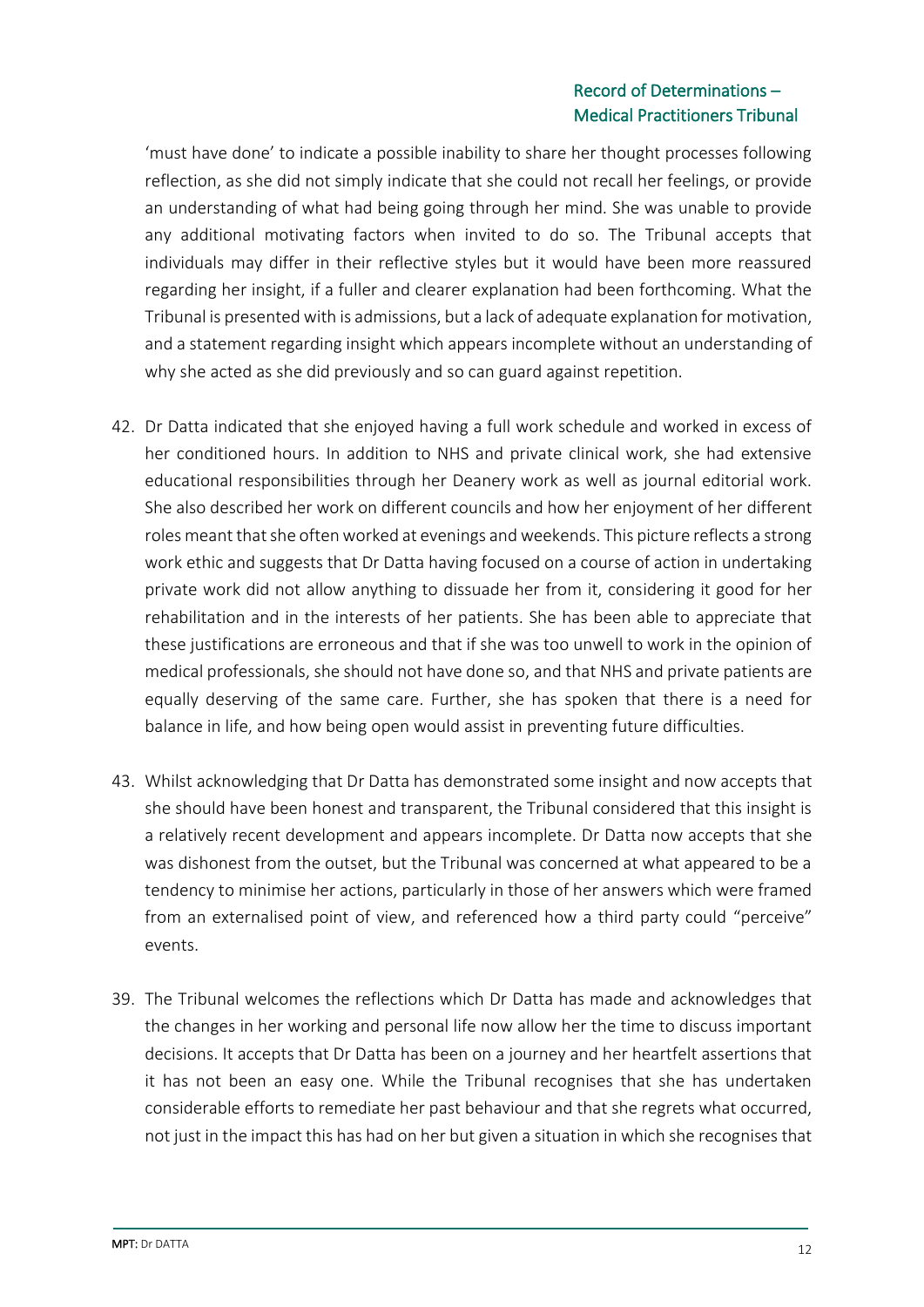patients were potentially put at risk, when she returned to work while signed off as not fit to do so, it does not consider that her journey is complete. This is because there remain instances of Dr Datta's inability to explain why she acted as she did.

- 45. Given that Dr Datta's insight appears to be in its early stages and that she has not clearly reflected and explained how her behaviour came about, the Tribunal could not be assured that the risk of repetition was negligible. It determined that Dr Datta's fitness to practise remains impaired.
- 40. The Tribunal also considered that a finding of impairment was necessary to mark the seriousness of Dr Datta's repeated and persistent departures from the standards expected of a doctor and to send a signal to members of the public and profession alike that such behaviour is wholly unacceptable. It concluded that in light of the seriousness and persistent nature of Dr Datta's misconduct, public confidence and standards in the profession would be undermined were a finding of impairment not made in this case.
- 41. The Tribunal has therefore determined that Dr Datta's fitness to practise is impaired by reason of misconduct.

### Determination on Sanction - 11/05/2022

42. Having determined that Dr Datta's fitness to practise is impaired by reason of her misconduct, the Tribunal now has to decide in accordance with Rule 17(2)(n) of the Rules on the appropriate sanction, if any, to impose.

## The Evidence

- 43. The Tribunal has taken into account evidence received during the earlier stages of the hearing where relevant to reaching a decision on sanction.
- 44. The Tribunal received further evidence, in the form of additional testimonials, on behalf of Dr Datta.

### Submissions

### On behalf of the GMC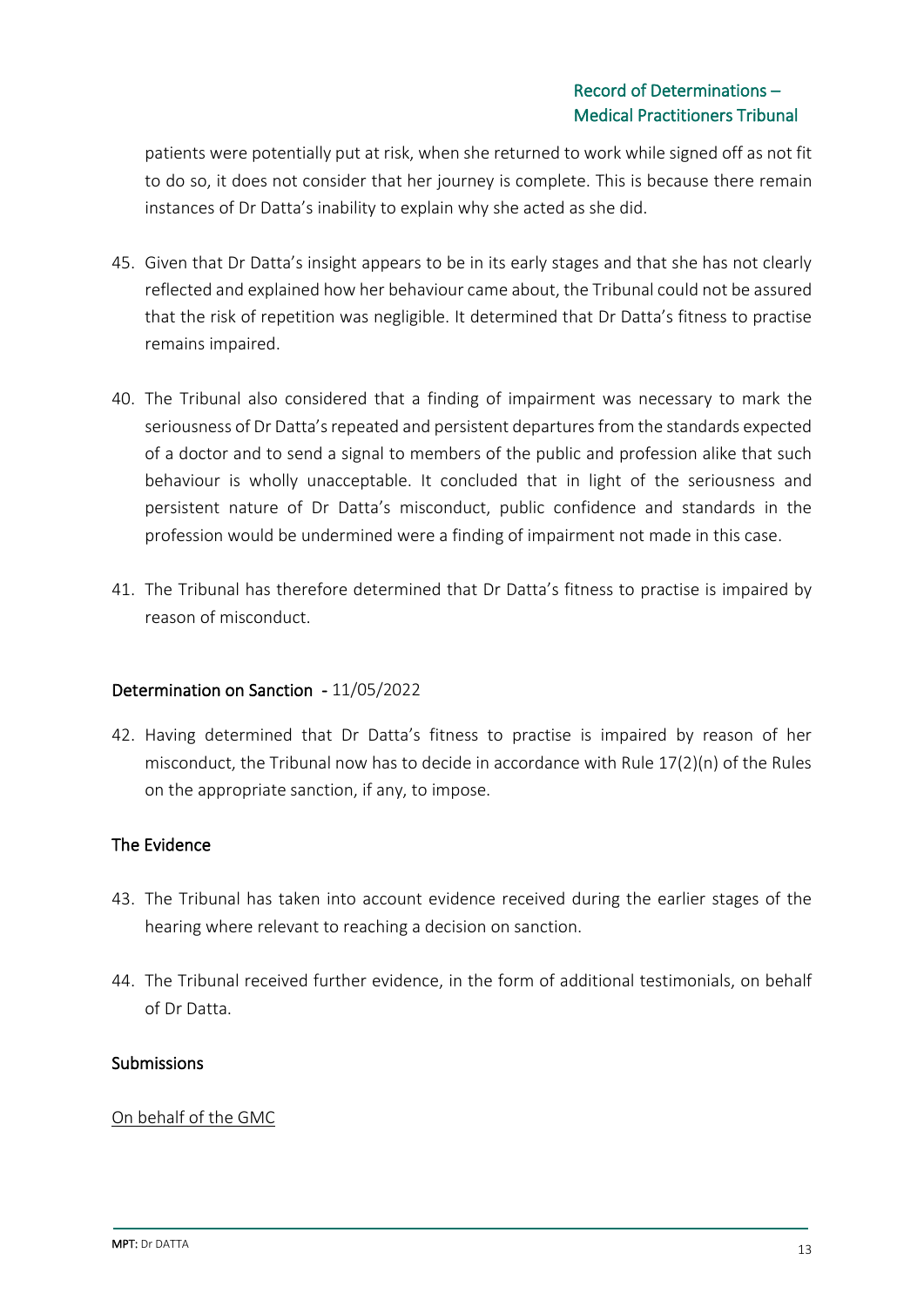- 45. On behalf of the GMC, Mr Horgan submitted that he would seek to demonstrate that, in this case, the appropriate sanction was erasure from the medical register.
- 46. Mr Horgan drew the Tribunal's attention to several paragraphs of the Sanctions Guidance (SG) in setting out its responsibility and the approach it should take when making a decision on appropriate sanction, balancing the interests of the public against those of Dr Datta.
- 47. Mr Horgan reminded the Tribunal that it should consider any mitigating factors when making its decision. He stated that the GMC did not have any issue with Dr Datta's clinical skills and abilities or her previous good history up until these events. He also noted that matters such as XXX the lapse of time may be taken into account.
- 48. Mr Horgan accepted that the Tribunal had found at Stage 2 that Dr Datta's actions were potentially capable of being remedied but noted that the GMC's focus was on the seriousness and persistent nature of the actions.
- 49. Mr Horgan noted that, in considering whether Dr Datta had shown insight, the Tribunal may take into consideration expressions of regret, and he accepted that Dr Datta admitted the Allegation, accepted she should have behaved differently and had apologised. However, he stated that the question remained as to whether Dr Datta yet fully understands why she behaved as she did.
- 50. Mr Horgan drew the Tribunal's attention to paragraph 56a of the SG which states:

*'56. Tribunals are also likely to take more serious action where certain conduct arises in a doctor's personal life, such as (this list is not exhaustive):*

*a. issues relating to probity – i.e. being honest and trustworthy and acting with integrity.'*

- 51. Mr Horgan noted that that the Allegation in this case concerned Dr Datta's actions in her medical practice, but that nonetheless the issue of probity is still important.
- 52. Mr Horgan reminded the Tribunal that it should consider all sanctions available, starting with the least restrictive. However, once it found that a sanction was required to satisfy the Overarching Objective, it must impose it.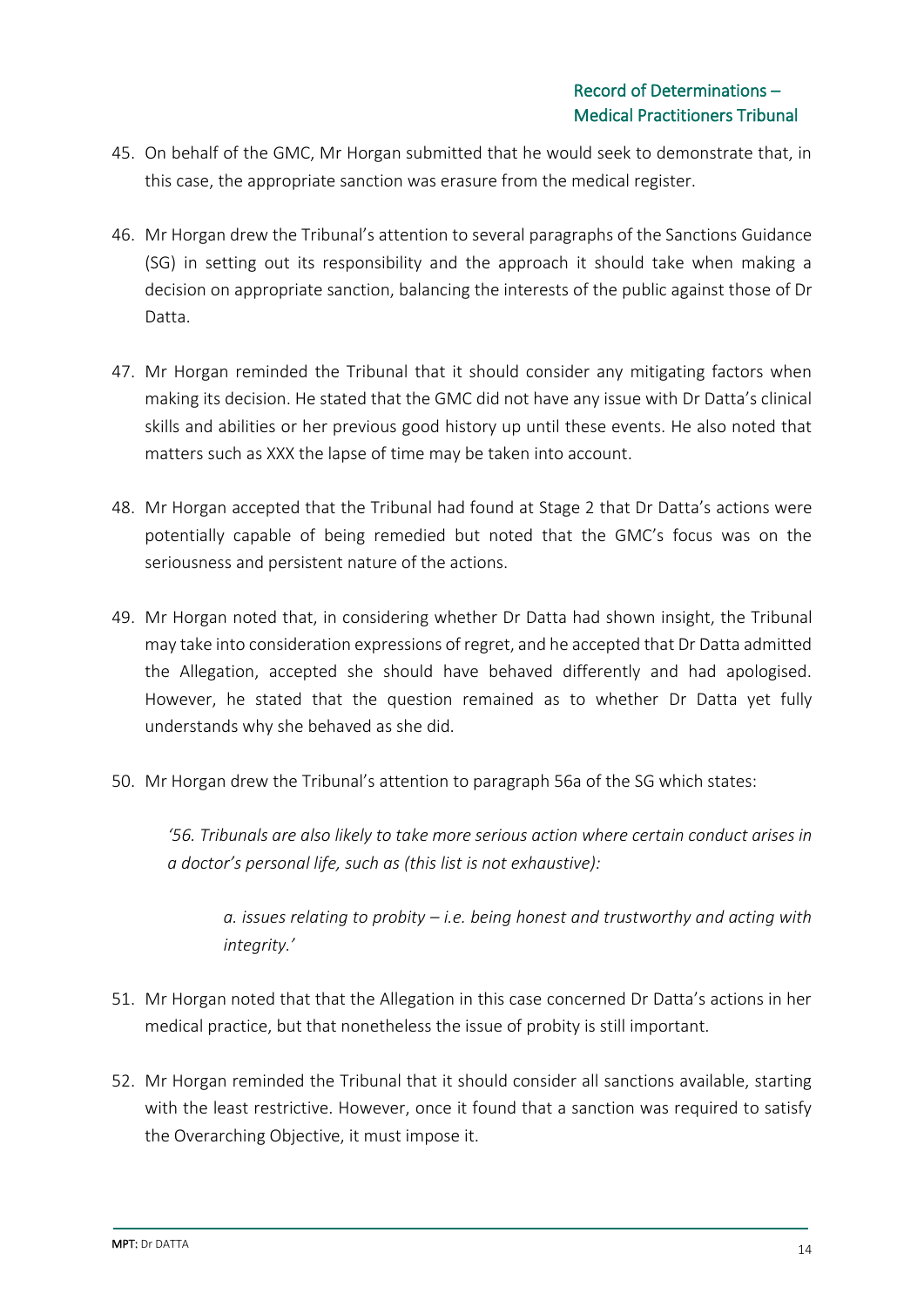- 53. Mr Horgan stated that taking no action was only appropriate when there are exceptional circumstances and submitted that there was no evidence in this case to justify taking no action.
- 54. Mr Horgan stated that any conditions imposed would need to be appropriate, proportionate, workable and measurable, and submitted that this was not possible given Dr Datta's failings in this case.
- 55. Mr Horgan drew the Tribunal's attention to the relevant paragraphs of the SG that deal with suspension. In particular he drew the Tribunal's attention to paragraph 97 which sets out some factors which may indicate suspension being appropriate. Mr Horgan reminded the Tribunal of its previous findings that Dr Datta's insight 'appears to be in its early stages' and that it 'could not be assured that the risk of repetition was not negligible'. He submitted that this finding weighs in the balance against Dr Datta and that it is of significant concern that, almost three years after the events' Dr Datta was still unable to demonstrate full insight.
- 56. Mr Horgan submitted that Dr Datta's actions were 'above and beyond' those which may be suitably dealt with by imposing a period of suspension.
- 57. Mr Horgan invited the Tribunal to consider the SG in relation to erasure. He submitted that Dr Datta showed a blatant and wilful disregard for measures designed to protect the public and maintain standards in the profession.
- 58. Mr Horgan drew the Tribunal's attention to paragraph 109 which sets out factors that may indicate where erasure is appropriate. He submitted that the following were all applicable in this case:

*'109. Any of the following factors being present may indicate erasure is appropriate (this list is not exhaustive).*

*a. A particularly serious departure from the principles set out in Good medical practice where the behaviour is fundamentally incompatible with being a doctor.* 

*b. A deliberate or reckless disregard for the principles set out in Good medical practice and/or patient safety…*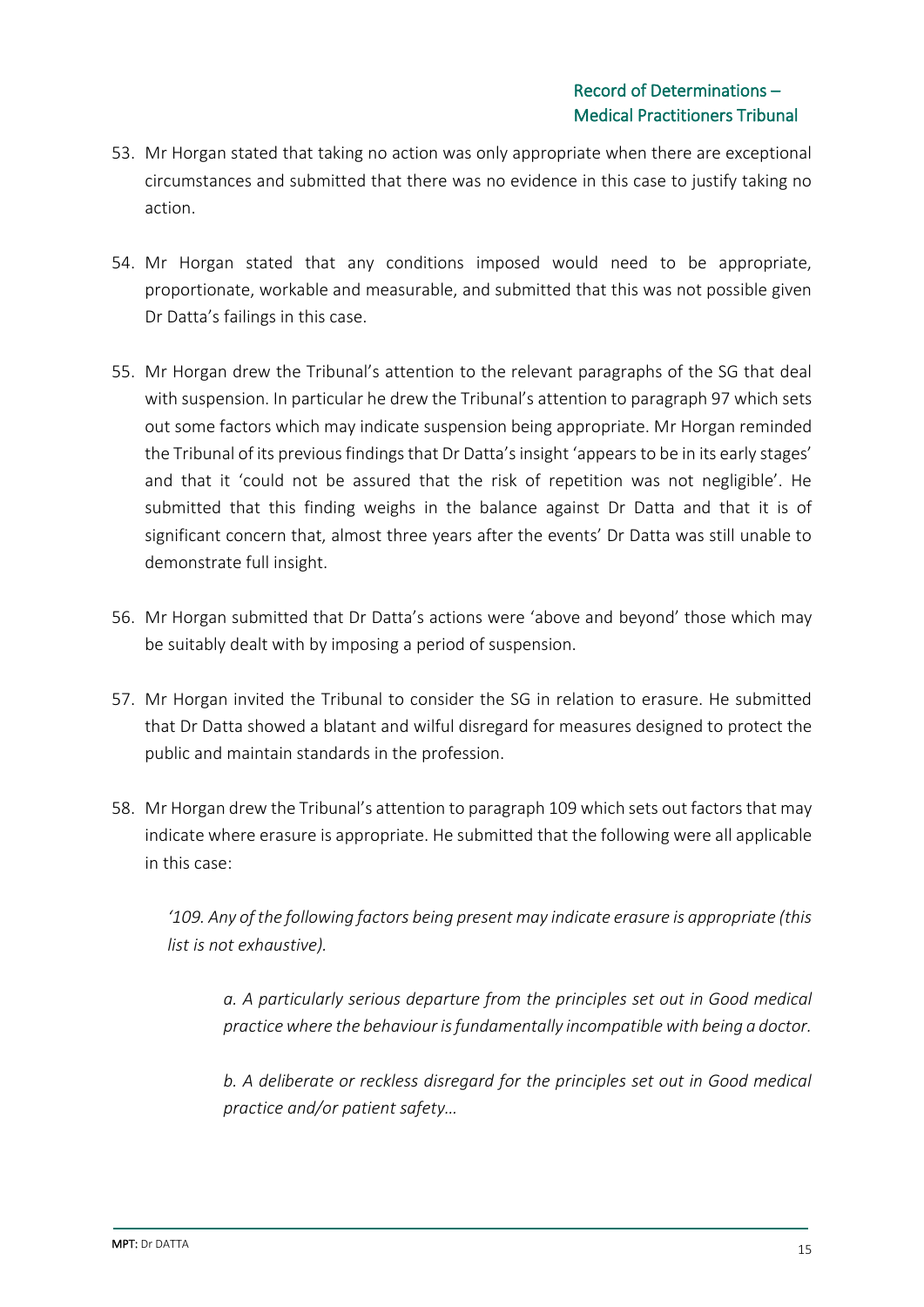*…d. Abuse of position/trust (see Good medical practice, paragraph 65: 'You must make sure that your conduct justifies your patients' trust in you and the public's trust in the profession'…*

*…h. Dishonesty, especially where persistent and/or covered up (see guidance below at paragraphs 120–128).*

*i. Putting their own interests before those of their patients* 

*j. Persistent lack of insight into the seriousness of their actions or the consequences.'*

59. Mr Horgan submitted that Dr Datta's actions were persistently dishonest and that she had attempted to cover up her actions both during the incidents and in the events that followed. He submitted that Dr Datta had only come to accept her dishonesty in recent weeks and that her insight remains incomplete. He drew the Tribunal's attention to paragraph 128 of the SG which states:

*'128. Dishonesty, if persistent and/or covered up, is likely to result in erasure.'*

- 60. Mr Horgan stated that Dr Datta is clearly an experienced and competent doctor and that it may be considered, given her work in the NHS, training and education, that she 'brings a lot to the table'. He noted that it may be advanced that there is public interest in not erasing her from the medical register. However, he submitted that this needs to be considered against the decisions she made to persistently act dishonestly and then deny that dishonesty over several years. He stated that Dr Datta put patients at risk by continuing to practise whilst certified as unfit to work.
- 61. Mr Horgan reminded the Tribunal of its earlier determination where it stated

*'41. What the Tribunal is presented with is admissions, but a lack of adequate explanation for motivation, and a statement regarding insight which appears incomplete without an understanding of why she acted as she did previously and so can guard against repetition.'*

62. Mr Horgan submitted that, in such circumstances, the only appropriate sanction is one of erasure.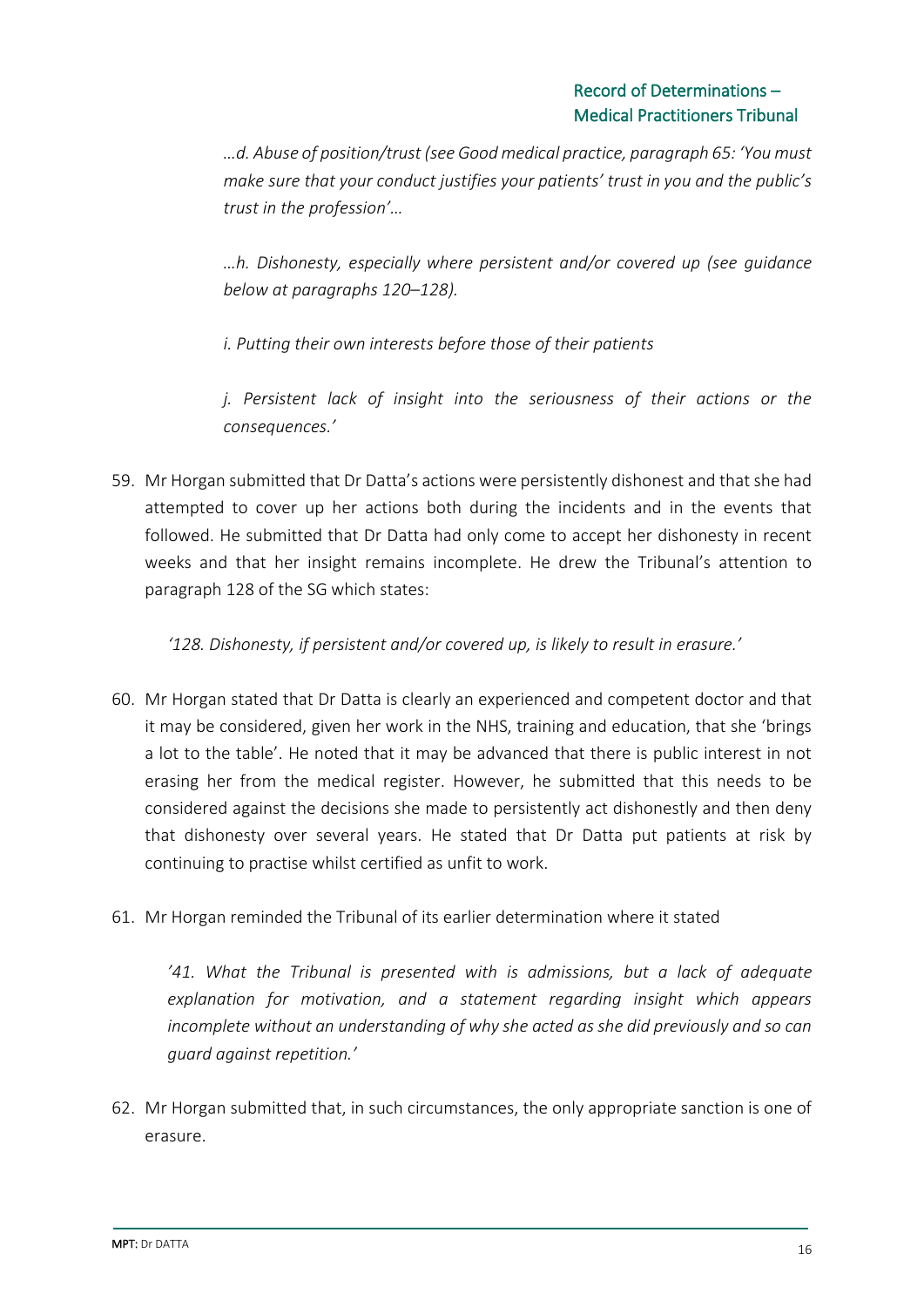### On behalf of Dr Datta

- 63. On behalf of Dr Datta, Mr Lambis QC submitted that, whilst he does not seek to diminish the Allegation, the sanction of erasure is inappropriate in this case.
- 64. Mr Lambis QC submitted that the fact no submissions were made on Dr Datta's part at impairment, shows a level of insight and humility on her part. He noted that she admitted the entirety of the Allegation in advance of the hearing and that this should be considered in the context of her apologies to the Tribunal and to the wider profession.
- 65. Mr Lambis QC submitted that, to her credit, Dr Datta had participated fully in proceedings despite the professional, emotional, physical and mental pressures of doing so.
- 66. Mr Lambis QC asked the Tribunal to give consideration to two principals, overarching matters whilst he made his submissions. Firstly, he stated that when considering the public interest, the Tribunal should consider what a 'well informed observer' may think. That is somebody cognisant of the particular circumstances and all of the evidence. They are decent, reasonable and fair, not a vindictive individual 'holding the Sword of Damocles' over individuals that make a mistake. Secondly, he reminded the Tribunal that Dr Datta had given evidence herself which, he submitted, was open, consistent and at times against her own interests. He stated that, in her evidence, Dr Datta had been contrite, remorseful and had shown humility.
- 67. Mr Lambis QC noted that the GMC had, understandably, relied upon the evidence of an email from Dr B to Dr Datta. He submitted that it was clear that this was a warning, and that it was 'astonishing' that Dr Datta continued to act as she did. He asked the Tribunal to consider how somebody with such a good upbringing, education and character could get something so wrong. He invited it to consider her actions in the context and backdrop of what was happening at that time.
- 68. Mr Lambis QC stated that Dr Datta's actions were a transparent act of dishonesty, lacking in sophistication and with a 'paper trail' leading straight back to her. Why did Dr Datta embark on a 'self-destructive' course of action? He submitted that it is clear something was wrong at the time. He invited the Tribunal to consider Dr Datta's work environment at the time, XXX, the hospital's response XXX, and the long term impacts she faced because of that.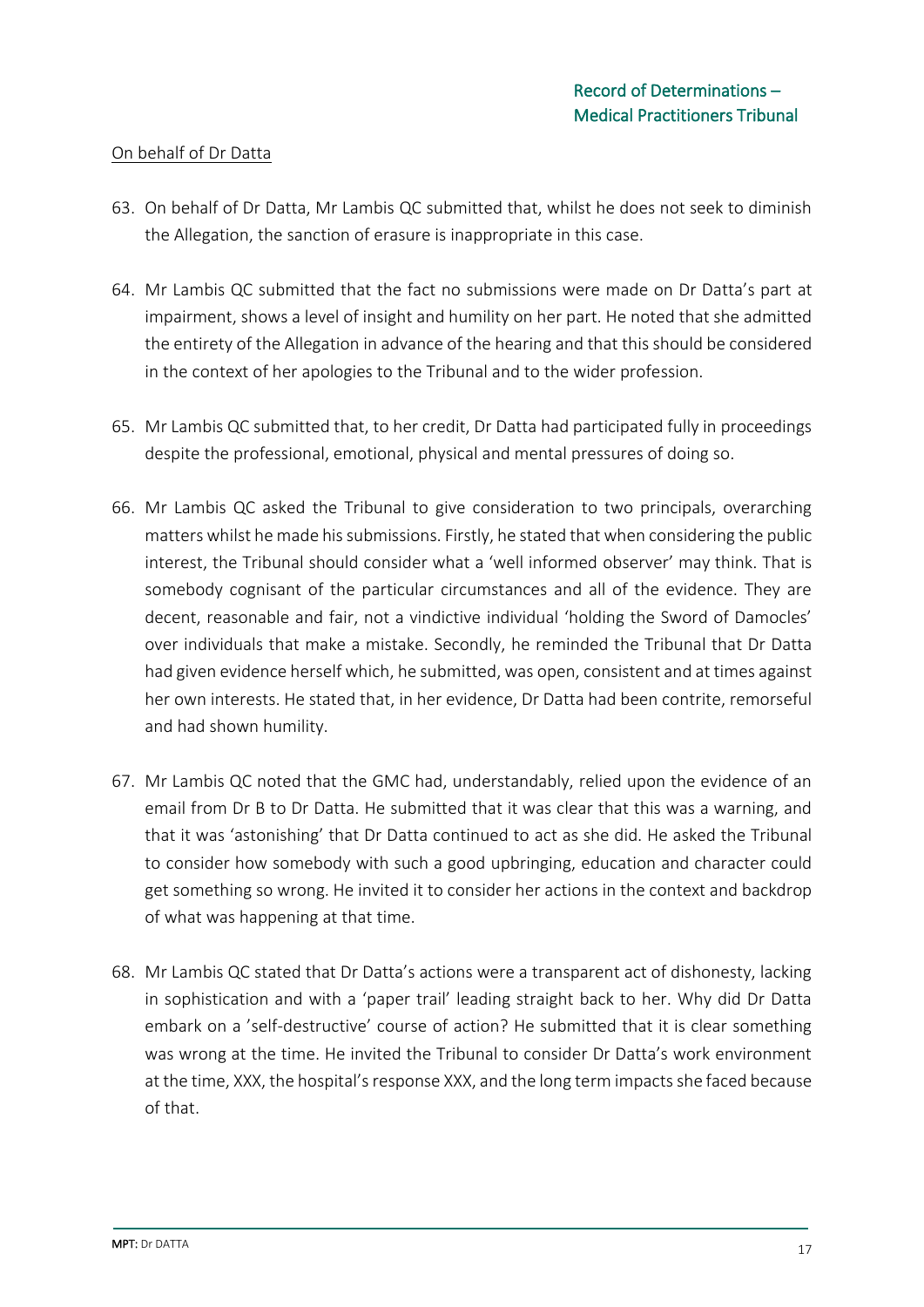- 69. Mr Lambis QC drew the Tribunal's attention to paragraph 27 of Dr Datta's witness statement where she stated that after informing her surgeon, she wished to make a report regarding her care, she was told to 'watch your private practice'. He submitted this gives a sense of the kind of environment that Dr Datta was working in at the time, which could help explain her subsequent actions.
- 70. Mr Lambis QC drew the Tribunal's attention to the documents it had for Dr Datta's 2020/21 appraisal. He submitted that the documents demonstrate somebody that was engaging with the GMC investigation and taking steps to correct the errors she had made.
- 71. Mr Lambis QC submitted that Dr Datta's humility is further demonstrated by the 360 degree feedback scores where colleagues had rated her above her own self-assessment on every aspect.
- 72. Mr Lambis QC took the Tribunal through several items of feedback including thank you emails and cards from colleagues, patients and others. He submitted that the comments speak for themselves in showing the public perception of Dr Datta and the interest in her being able to continue to practise.
- 73. In addressing the many testimonials before the Tribunal, Mr Lambis QC submitted that in cases of dishonesty and misconduct, the authors should be considered as fundamental witnesses. He stated that these individuals had the background and details of the case, yet provided supporting statements, nonetheless. He further stated that the testimonials assist the Tribunal in forming a three-dimensional picture of Dr Datta.
- 74. Mr Lambis QC took the Tribunal to several of the testimonials and noted how they describe Dr Datta as hard working, honest and trustworthy. He asked the Tribunal to consider whether it was plausible that so many highly skilled and qualified people had got it wrong or whether the 'sad reality' is that Dr Datta is a gifted, talented and high achieving doctor who went through a difficult time and got things very wrong. He submitted that Dr Datta is a respected clinician who has striven to help her community and the nation at a time of extreme need and that she had been an ambassador for the medical profession at every level.
- 75. Turning to the matter of sanction, Mr Lambis QC reminded the Tribunal of the case of *Bawa-Garba v GMC [2018] EWCA Civ 1879* which states: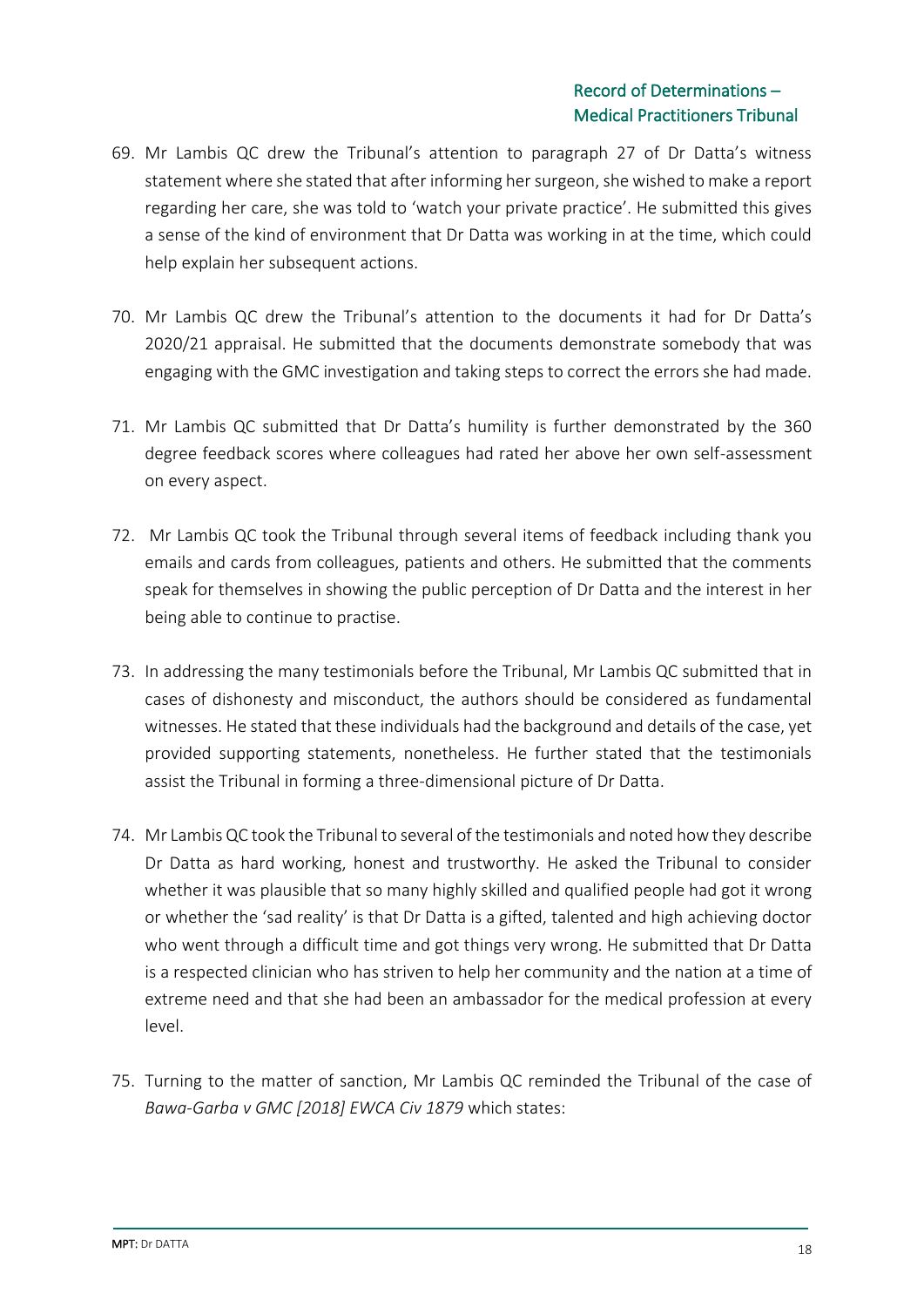*'83. The Sanctions Guidance contains very useful guidance to help provide consistency in approach and outcome in MPTs and should always be consulted by them but, at the end of the day, it is no more than that, non-statutory guidance…*

*85. We consider it is clear that none of those provisions necessarily required the sanction of erasure in the present case. What is an appropriate and proportionate sanction always depends on the facts of the particular case in question. Paragraph 103 makes that explicit with the word "may" in its first sentence, as well as the word "indicate", which is also permissive, not mandatory.'*

- 76. Mr Lambis QC submitted that it would be 'unusual in the extreme' if a case such as *Bawa-Garba v GMC*, which involved a doctor convicted of gross negligence manslaughter, falls within the sanction of suspension and Dr Datta's were to be considered appropriate for erasure. He submitted that erasure would be unfair, disproportionate and would only serve to punish Dr Datta.
- 77. Mr Lambis QC submitted that the regulatory process itself should not be underplayed and that the regulator's responsibilities towards the public interest have been fulfilled by bringing the case before a Tribunal. He stated that following the Tribunal's findings, the public can be in no doubt as to the standards expected.
- 78. Mr Lambis QC submitted that, whilst a suspension would deprive the hospital and patients of Dr Datta's skills, it is accepted that a signal needs to be sent out. He noted that there are significant pressures on the NHS at the moment and invited the Tribunal to consider that as highly relevant when reaching its decision. He reminded the Tribunal of the case of *Giele v GMC [2005] EWHC 2084,* which confirmed there is a public interest in not depriving the public of good caring individuals.
- 79. Mr Lambis QC submitted that there are three reasons why erasure is not appropriate in Dr Datta's case: her previous honest and good character, her conduct and actions since the Allegation, and her full admission prior to the hearing. He submitted that if the contrary were true, and Dr Datta had not in any way participated or complied, the GMC would be seeking erasure, and noted that it does not therefore stand that erasure is appropriate in this case.
- 80. Mr Lambis QC submitted that there had been no repetition of Dr Datta's actions since these events and that whilst the Tribunal had found insight to be incomplete, it had started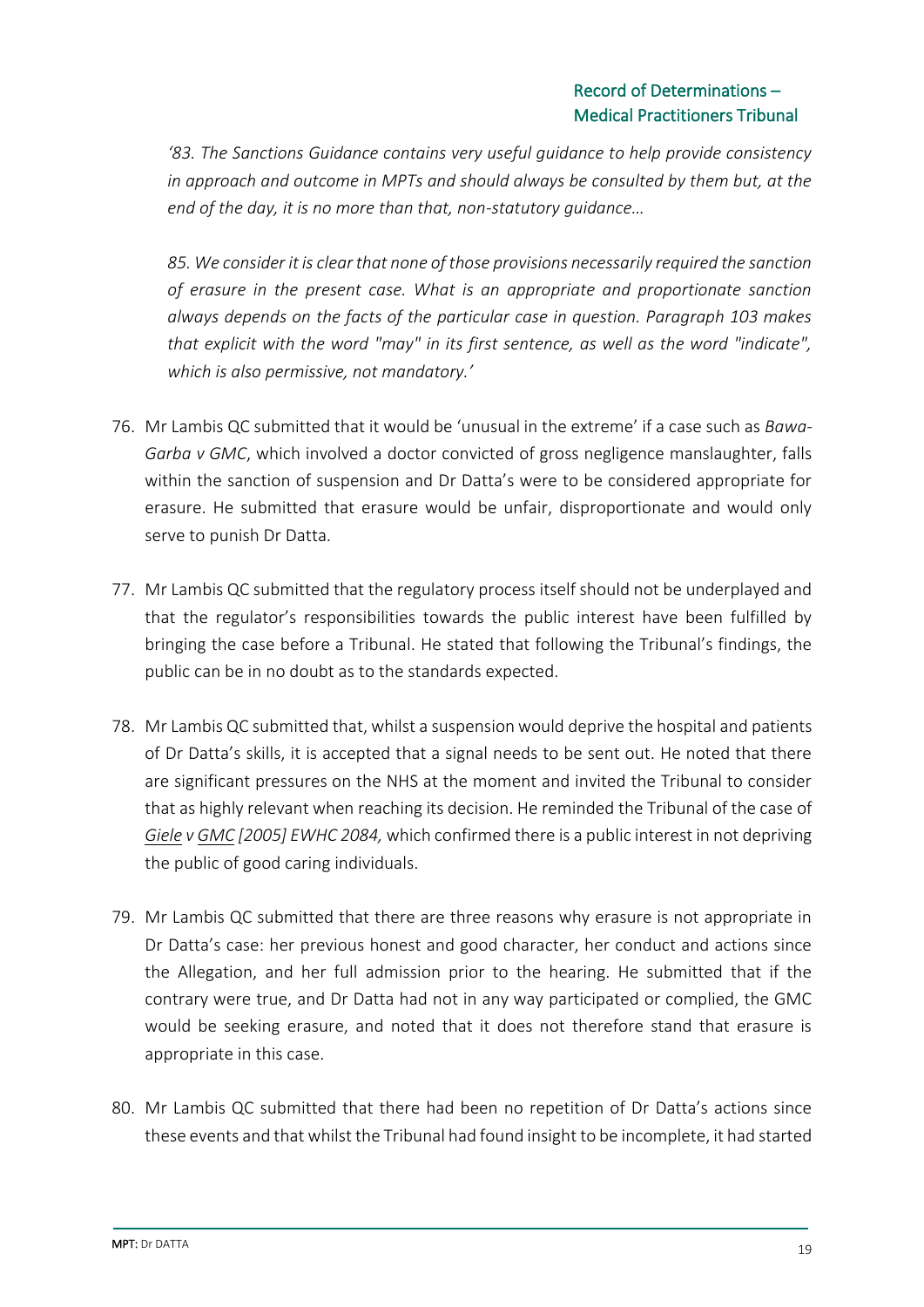and was ongoing. He submitted that this cannot therefore suggest there to be a 'significant likelihood' of repetition as required in paragraph 97 of the SG.

- 81. In summary, Mr Lambis QC submitted that Dr Datta had made apologies, reflected significantly and had taken steps to remediate and prevent reoccurrence of her actions. He reminded the Tribunal that three years had passed with no further concern about Dr Datta's behaviour.
- 82. Mr Lambis QC submitted that a period of suspension would be fair and proportionate in this case. He reminded the Tribunal again of the case of *Bawa-Garba v GMC* which resulted in a 12-month suspension. He submitted that with the particular nuances and backdrop to Dr Datta's case, the Tribunal may wish to find that 'less is more'.

# The Relevant Legal Principles

- 83. The decision as to the appropriate sanction, if any, to impose in this case is a matter for the Tribunal exercising its own judgment. In reaching its decision, the Tribunal has taken into account the SG and borne in mind the overarching objective.
- 84. The Tribunal reminded itself that the main reason for imposing any sanction is to protect the public and that sanctions are not imposed to punish or discipline doctors, although they may have a punitive effect.
- 85. Throughout its deliberations, the Tribunal has applied the principle of proportionality, balancing Dr Datta's interests with the public interest.

### The Tribunal's Determination on Sanction

#### Aggravating and mitigating factors

- 86. The Tribunal first identified the aggravating and mitigating factors in this case.
- 87. The Tribunal found the following aggravating factors:
	- Persistent dishonesty over a significant period of time between Jan-June 2019 during not returning to NHS full practice while doing private work;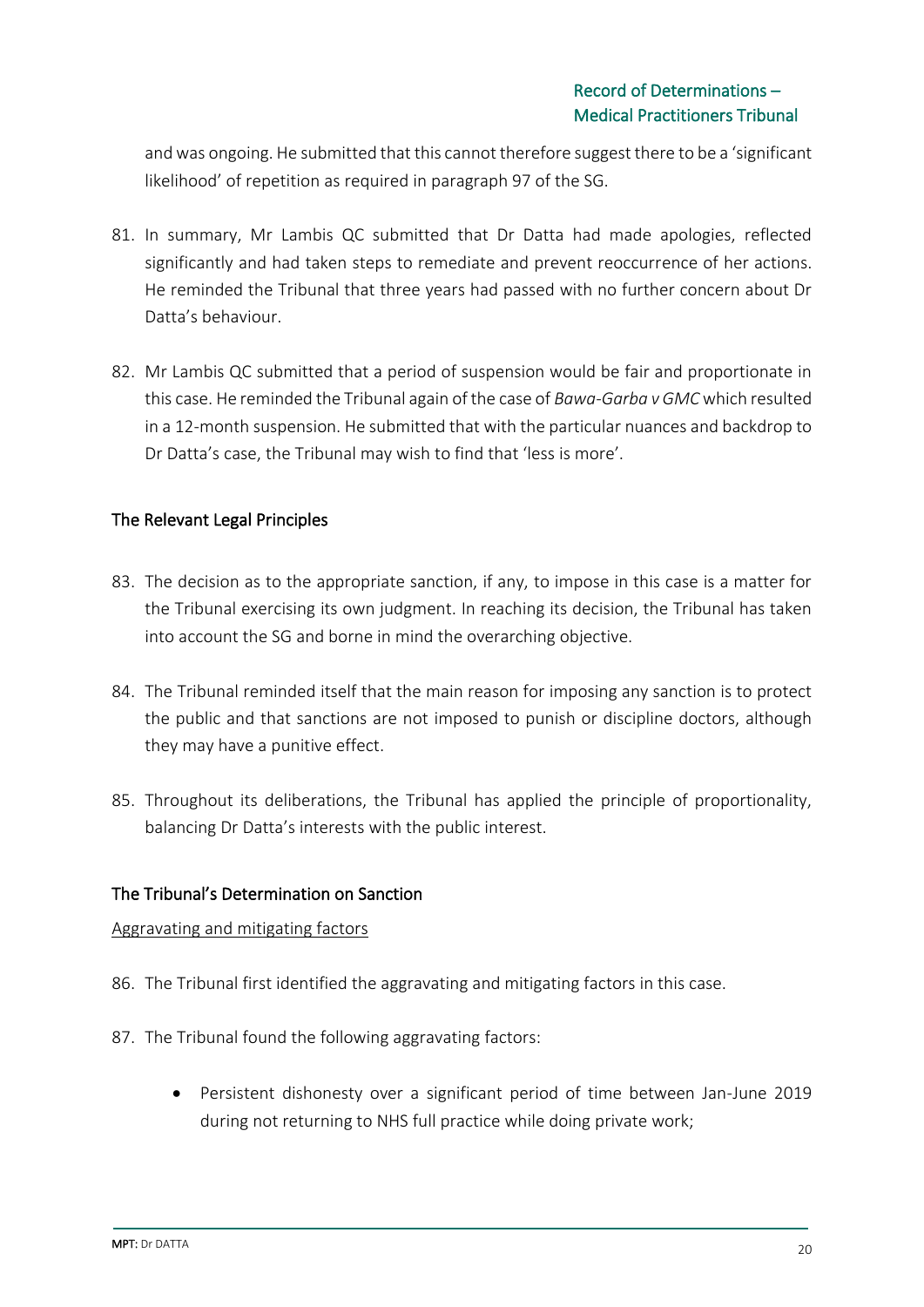- A deliberate failure to declare her ongoing private practice during NHS occupational assessments and return-to-work meetings, providing those who were supporting her return to work with incomplete information, to suit her own purposes, (not to do on-call obstetrics NHS work and carry on with her private practice);
- Breach of trust, given that in so doing she attempted to mislead her employer;
- Denials of dishonesty whilst this matter was being investigated, between 2019 and 2022.
- 88. The Tribunal found the following mitigating factors:
	- Engagement with the regulatory process and full admissions made prior to the hearing in a witness statement provided 21 April 2022.
	- There were issues at work in Dr Datta's NHS post XXX due to her on-call obstetrics workload;
	- XXX;
	- XXX the fact that a colleague had undertaken her surgery and she was conscious that she would need to work alongside him having raised a complaint;
	- No previous regulatory history indicated;
	- Testimonials attest to these actions being out of character for Dr Datta and that these individuals have no concern with her probity;
	- Development of insight has begun and Dr Datta has been working hard to develop it as evidenced in the stay well plan and remediation plan.

#### No action

89. The Tribunal determined that there were no exceptional circumstances to justify taking no action in this case. It considered that taking no action would neither be appropriate, proportionate nor in the public interest bearing in mind the seriousness of repeated dishonesty of the kind demonstrated by Dr Datta.

#### Conditions

90. The Tribunal next considered whether it would be appropriate to impose conditions on Dr Datta in this case.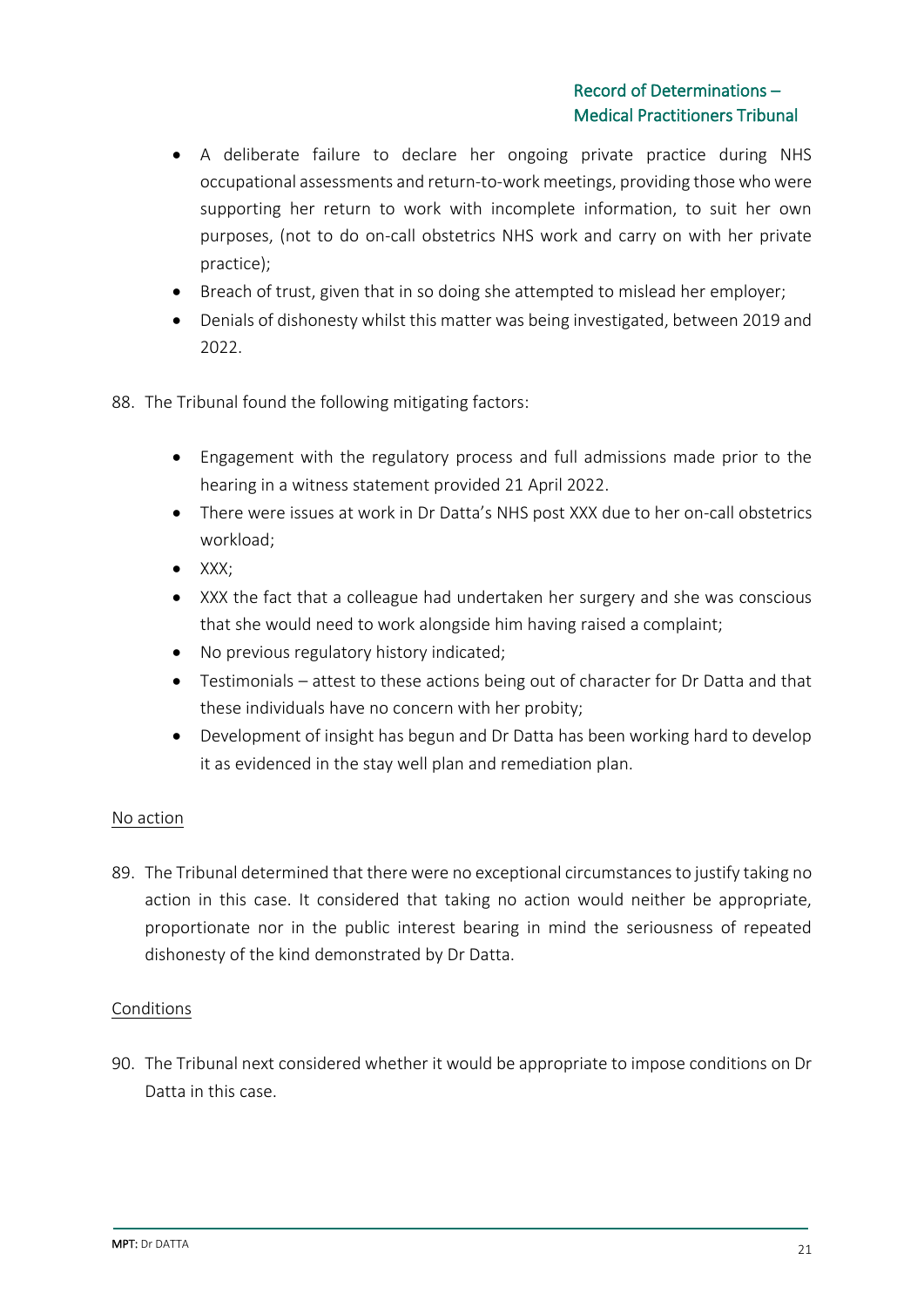- 91. The Tribunal reminded itself that conditions needed to be appropriate, proportionate, workable and measurable.
- 92. The Tribunal determined that in cases of serial dishonesty, conditions would be inappropriate and would not serve to address the seriousness of Dr Datta's actions.

#### Suspension

- 93. The Tribunal reminded itself that it had found Dr Datta impaired because of repeated and persistent dishonesty. It determined that these actions were serious and fell far below the standards required by GMP, and had not been remediated fully given recent and incomplete insight.
- 94. The Tribunal considered the background to the case, particularly with respect to Dr Datta's XXX. The Tribunal has considered this background in the absence of any explanation being provided for why Dr Datta appeared to act in a manner that did not reflect her best interests, nor was it a sophisticated plan to deceive her employer, given the proximity of her private and NHS practice.
- 95. The Tribunal noted the volume of evidence submitted by Dr Datta attesting to her ongoing work towards remediation. The Tribunal, whilst mindful that it had found Dr Datta's insight to be incomplete, noted that there have been frank admissions and apologies. It accepted that she is working hard towards gaining full insight and that she has taken specific steps to create safeguards against any repetition of this exact behaviour: i.e., working privately while signed off sick and being dishonest about this, by familiarising herself with different sickness policies in the places at which she works and ensuring that she had good relationships where she can be open with at least some professional colleagues.
- 96. The Tribunal distinguished having taken measures to prevent an exact duplication of events, from other instances where Dr Datta might place her own interests before others that she had responsibilities to, insofar as a risk of misconduct being repeated exists. In light of the fact that Dr Datta's admissions to dishonesty were only made in April 2022, some three years after the events in question, and weeks before this hearing, the Tribunal considers that the insight that she has is recent and she has not been able to evidence that it has been embedded into practise. However, the Tribunal noted that Dr Datta's reflective diary was not a statement made at a single point in time, but captured her changing perceptions over time. It was of the view, that in undertaking ongoing efforts to reflect on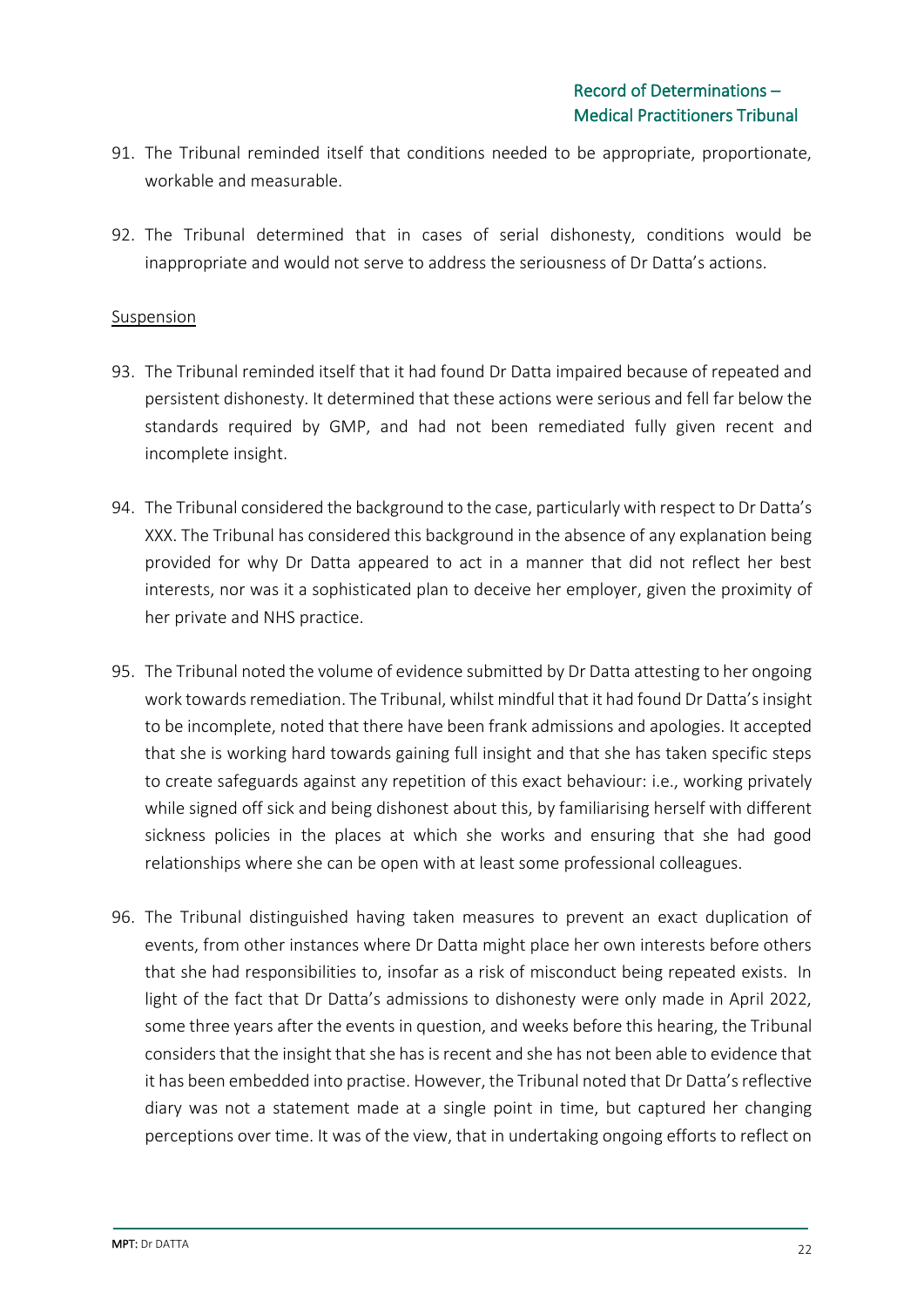her actions and what she had learnt, that Dr Datta was in earnest about trying to develop her insight.

- 97. The Tribunal noted the evidence of Dr Datta's work beyond her clinical practice and found that the testimonials show her to be highly regarded and to have made a significant contribution in her field and to women's health more generally. The Tribunal accepted that the numerous testimonials about Dr Datta from people who have extensive experience of working with her, paint a picture of someone who is willing to give more time than she is paid for to professional and patient interests. She was depicted as someone who gives priority to her work and her area of expertise and whose actions in being dishonest and potentially placing patients at harm were completely out of character.
- 98. In balancing the interests of the public against those of Dr Datta, the Tribunal were of the view that there is significant public interest in retaining the skills of such a skilled clinician in the healthcare system. Given Dr Datta's recent admissions of dishonesty and reflection about how her efforts to "join the dots" had continued as recently as last month, it is conscious that she has had little time to embed that learning and indicate how it has been used in instances where the same risk of placing her own interests before her patients has arisen. It considers that further time may allow this to be evidenced and that Dr Datta has convinced it that she is sincere in her desire to remediate.
- 99. Accordingly, the Tribunal was satisfied that a period of suspension would appropriately mark the seriousness of the dishonesty and would send a clear signal to the public and the wider profession that such behaviour is not acceptable.
- 100.The Tribunal noted that Dr Datta had admitted the Allegation prior to the hearing and had been fully cooperative with the GMC investigation and this hearing. Whilst acknowledging the seriousness of Dr Datta's actions, it was of the view that a fully informed member of the public would not wish to end the career of an otherwise highly skilled and dedicated doctor, in circumstances where she fully admitted her wrongdoing and is committed to working to ensure that there is no repetition, and in view of the mitigating factors detailed above.
- 101.The Tribunal did consider the ultimate sanction of erasure. It determined that erasure would be disproportionate in all the circumstances of this case. It was of the view that all three limbs of the Overarching Objective can be satisfied by imposing a period of suspension on Dr Datta's registration and that this would be sufficient.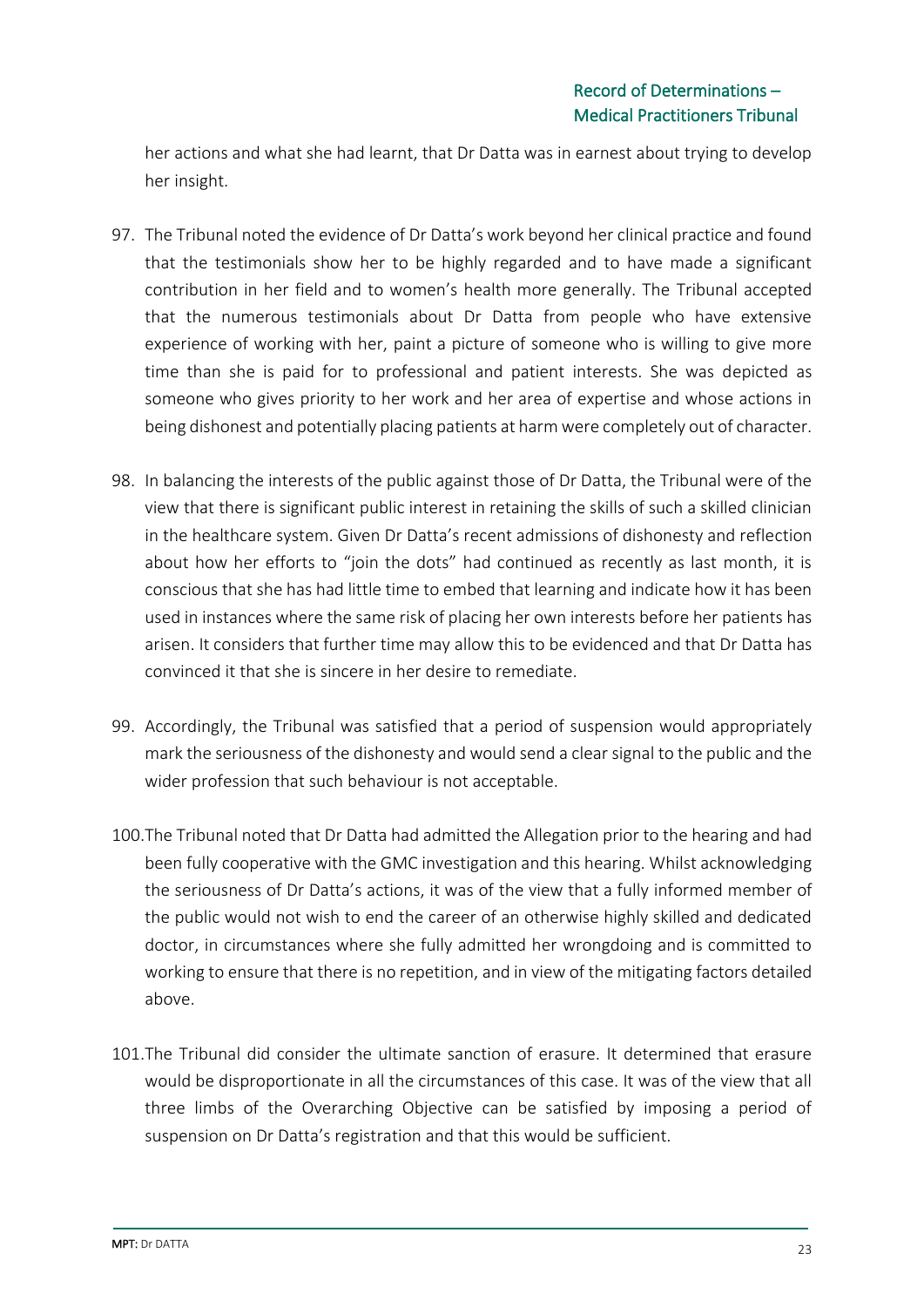- 102.In determining the length of suspension, the Tribunal reminded itself that it can impose a period up to 12 months. The Tribunal noted that Dr Datta had undertaken a sustained, conscious period of dishonest behaviour which it had found to be serious misconduct and that she was currently impaired given her incomplete insight and the gravamen of the findings.
- 103.The Tribunal was of the view that a 12-month period of suspension should be long enough for Dr Datta to fully reflect on her misconduct, now that admissions have been made, and to develop further insight.
- 104.The Tribunal determined to suspend Dr Datta's registration for a period of 12 months.
- 105.The Tribunal determined to direct a review of Dr Datta's case. A review hearing will convene shortly before the end of the period of suspension, unless an early review is sought. The Tribunal wishes to clarify that at the review hearing, the onus will be on Dr Datta to evidence:
	- how her insight has developed further following her recent admissions;
	- steps taken to ensure that the risk of repetition of similar instances is reduced;
	- that she has maintained relevant Continuing Professional Development in her areas of practice.

Dr Datta will also be able to provide any other information that she considers will assist the reviewing Tribunal.

### Determination on Immediate Order - 11/05/2022

106.Having determined to direct that Dr Datta's name be suspended from the medical register for 12 months, the Tribunal has considered, in accordance with Rule 17(2)(o) of the Rules, whether Dr Datta's registration should be subject to an immediate order.

### Submissions

107.On behalf of the GMC, Mr Horgan reminded the Tribunal of the relevant paragraphs of the Sanctions Guidance (SG) but made no submissions on the matter.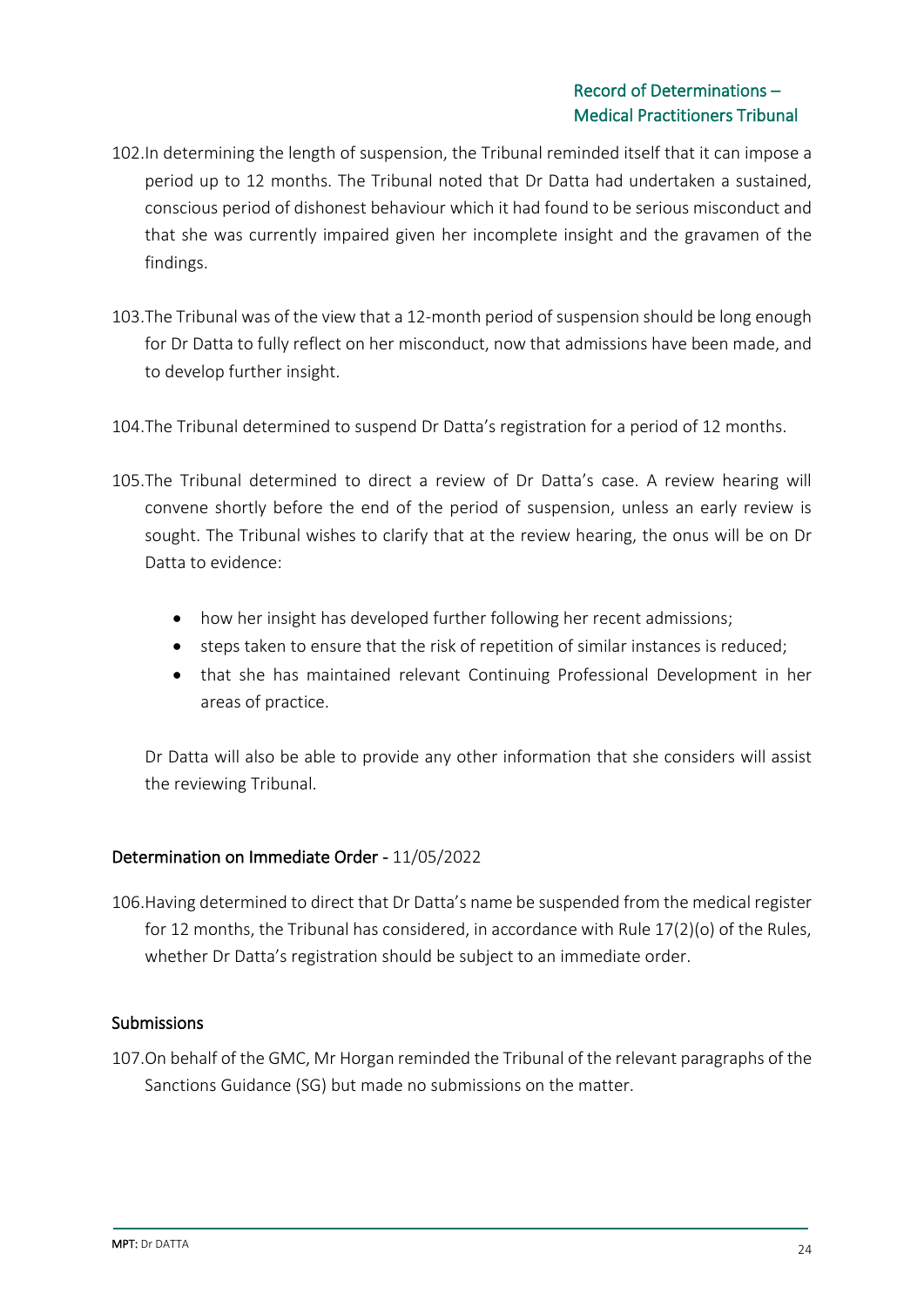108.On behalf of Dr Datta, Mr Lambis QC submitted that an immediate order is not necessary and reminded the Tribunal of its comments in the Determination on Sanction, that there is a public interest in not being deprived of good clinicians. He submitted that the 28 days appeal period would allow the hospital and Dr Datta to 'put their house in order' before the suspension taking effect.

# The Tribunal's Determination

109.In reaching its decision, the Tribunal has exercised its own judgement and has taken account of the principle of proportionality. The Tribunal had regard to the relevant paragraphs of the SG which state:

*'172 The tribunal may impose an immediate order if it determines that it is necessary to protect members of the public, or is otherwise in the public interest, or is in the best interests of the doctor. The interests of the doctor include avoiding putting them in a position where they may come under pressure from patients, and/or may repeat the misconduct, particularly where this may also put them at risk of committing a criminal offence. Tribunals should balance these factors against other interests of the doctor, which may be to return to work pending the appeal, and against the wider public interest, which may require an immediate order.* 

*173 An immediate order might be particularly appropriate in cases where the doctor poses a risk to patient safety. For example, where they have provided poor clinical care or abused a doctor's special position of trust, or where immediate action must be taken to protect public confidence in the medical profession.*

*178 Having considered the matter, the decision whether to impose an immediate order will be at the discretion of the tribunal based on the facts of each case. The tribunal should consider the seriousness of the matter that led to the substantive direction being made and whether it is appropriate for the doctor to continue in unrestricted practice before the substantive order takes effect.'*

5. The Tribunal determined that given its findings of serious misconduct and impairment, and the sanction given of 12 months suspension, the test for an immediate order is made out. It determined that an immediate order of suspension is in the public interest given the gravamen of this case and is necessary for patient protection. In making an immediate order of suspension, the Tribunal also determined to revoke the current interim order of conditions.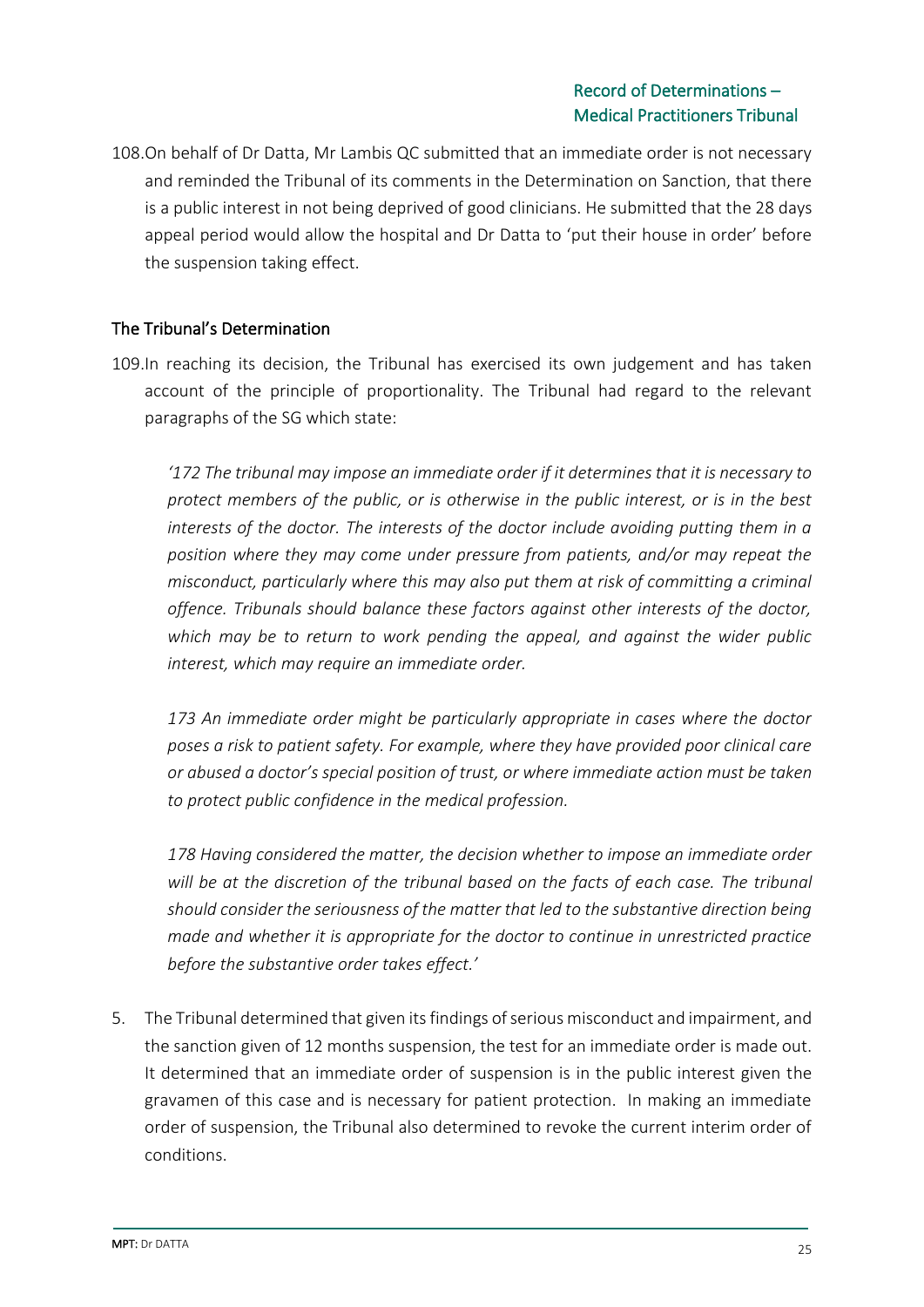110.The Tribunal did consider the submission made by Mr Lambis QC regarding the provision of time for Dr Datta and the hospital to organise themselves but took into account paragraphs 174 and 175 of the SG:

'*174 Doctors and their representatives sometimes argue that no immediate order should be made as the doctor needs time to make arrangements for the care of their patients before the substantive order for suspension or erasure takes effect.*

*175 In considering this argument, the tribunal will need to bear in mind that any doctor whose case is considered by a medical practitioners tribunal will have been aware of the date of the hearing for some time and consequently of the risk of an order being imposed. The doctor will therefore have had time to make arrangements for the care of patients before the hearing, should the need arise.'*

Given its determination of facts, impairment and sanction, and the criteria it included in those findings in reflecting the serious failures of Good Medical Practice with incomplete insight, it is not appropriate for the doctor to continue in unrestricted practice before the substantive order takes effect.

- 7. This means that Dr Datta's registration will be suspended from the date on which notification of this decision is deemed to have been served upon her. The substantive direction of 12 months suspension will take effect 28 days from that date, unless an appeal is made in the interim. If an appeal is made, the immediate order will remain in force until the appeal has concluded.
- 8. That concludes this case.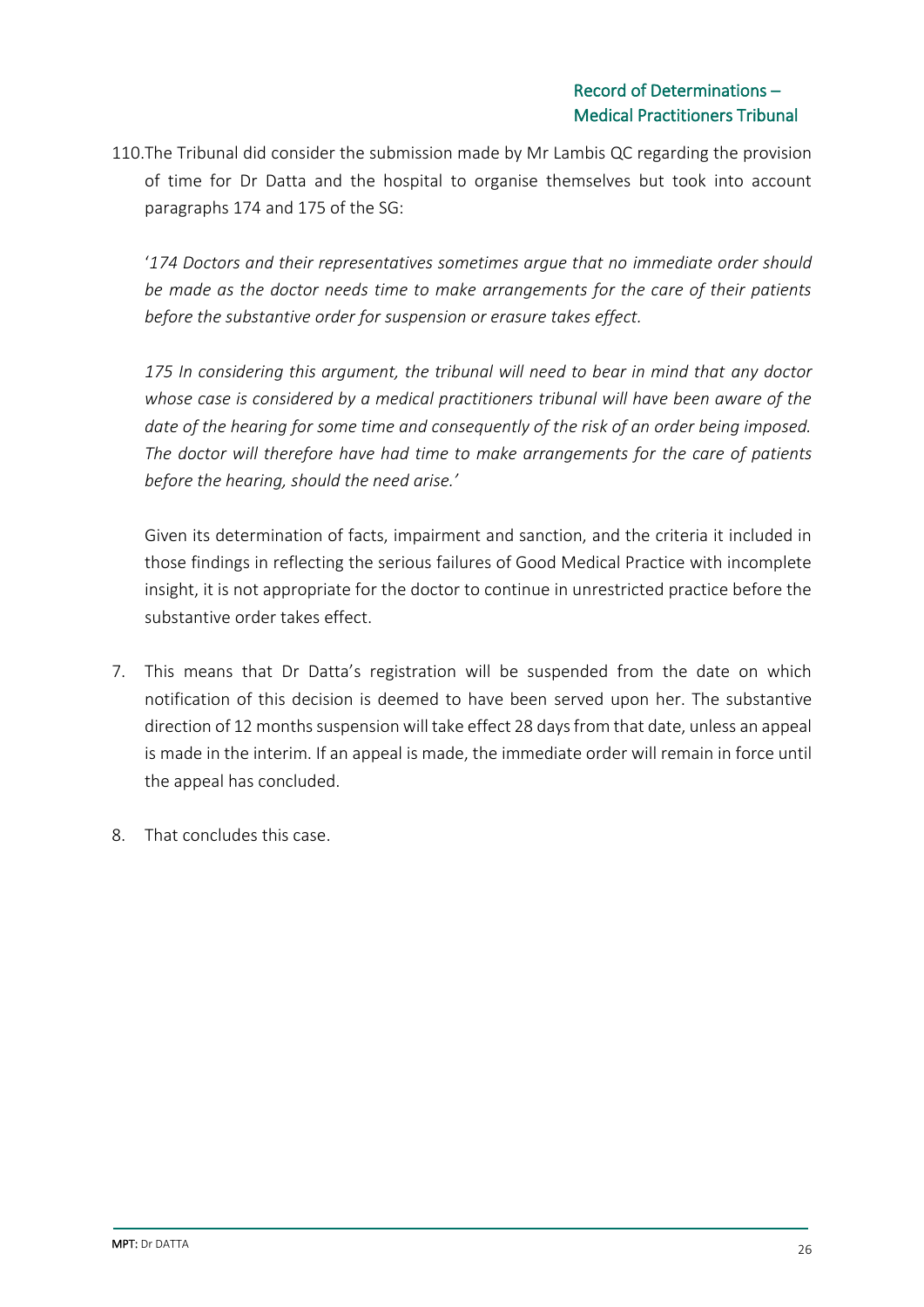### ANNEX A – 04/05/2022

#### Application to amend the Allegation

- 111.Mr Horgan, on behalf of the GMC, made an application to amend paragraph 7 of the Allegation, which contained an error in the date stated.
- 112.Mr Horgan submitted that the Allegation should be amended as follows:

*"7. During a 'Return to Work Meeting and Work Plan Discussion' with the Trust on 16 July 2020 2019 you said that the on-call and obstetric components of your current role were the most difficult for you, and this meant you had not been able to undertake this part of your role, or words to that effect."*

113.This application was made in accordance with Rule 17(6) of the Rules:

*"Where, at any time, it appears to the Medical Practitioners Tribunal that—*

*(a) the allegation or the facts upon which it is based and of which the practitioner has been notified under rule 15, should be amended; and (b) the amendment can be made without injustice,*

*it may, after hearing the parties, amend the allegation in appropriate terms."*

114.Mr Lambis QC, on behalf of Dr Datta, submitted that the application to amend the Allegation was not opposed.

#### The Relevant Legal Principles

115.The Tribunal reminded itself that it may amend the Allegation in accordance with Rule 17(6) and that it should consider whether doing so would cause any injustice to Dr Datta.

#### Tribunal's Decision

116.The Tribunal noted that the proposed amendment was not opposed and took the view that it was clear the error was a typographical error, that had not previously been noticed. It recognised that the change of date from '2020' to '2019' reflected the evidence before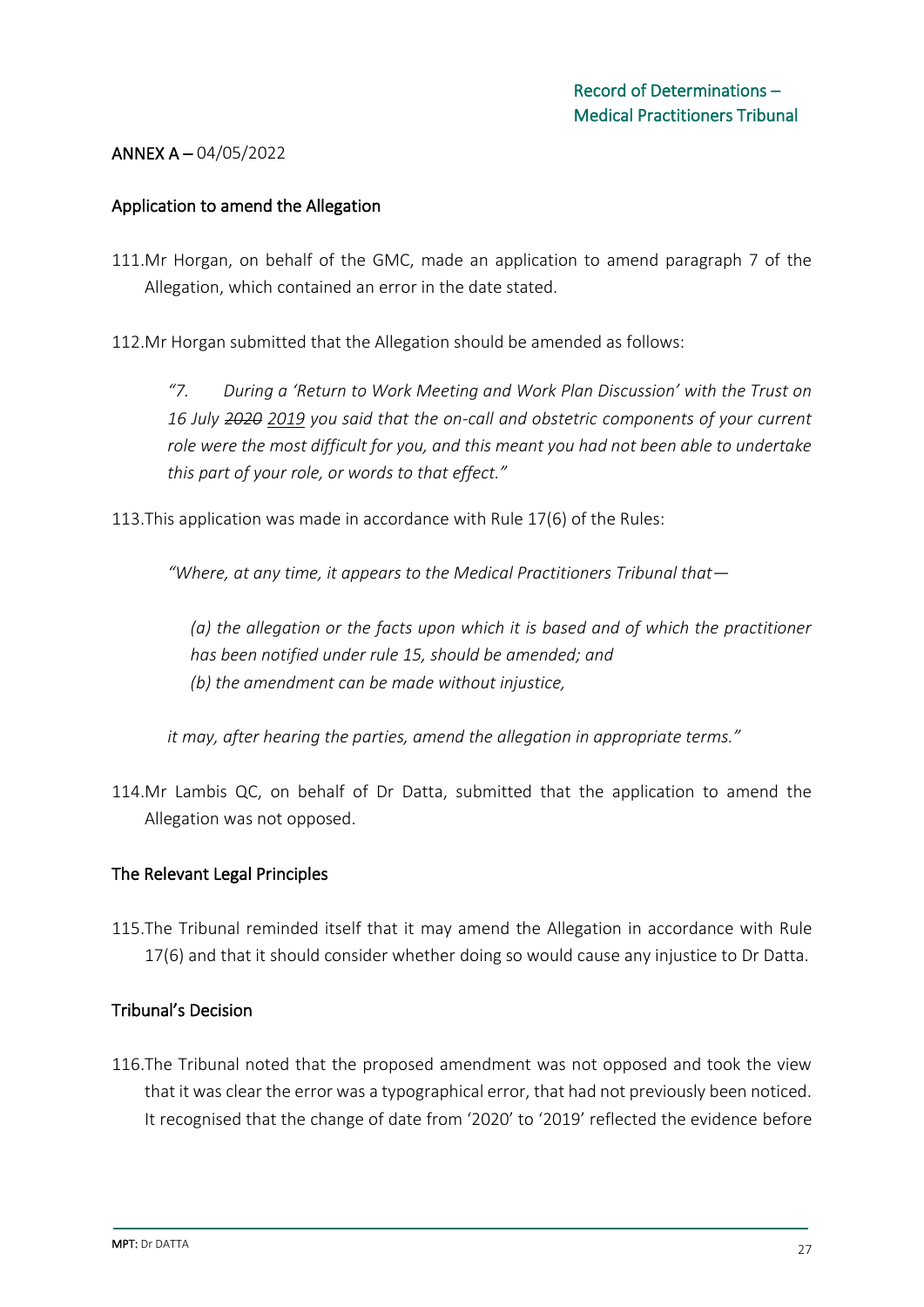it and would cause no detriment to the doctor in understanding the case that she had to meet.

7. The Tribunal determined to grant Mr Horgan's application to amend the Allegation as suggested.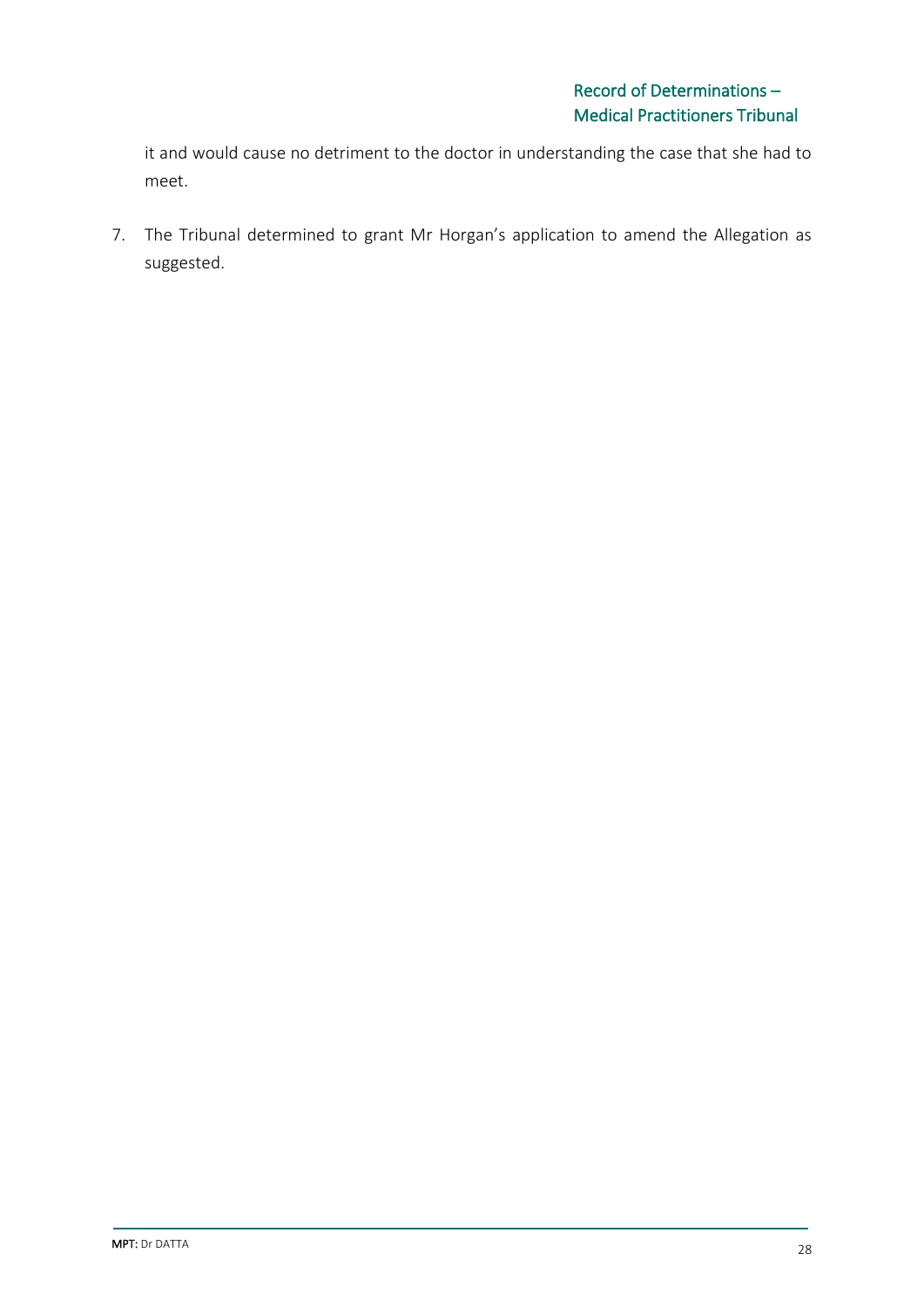### Schedule 1 – Lister Hospital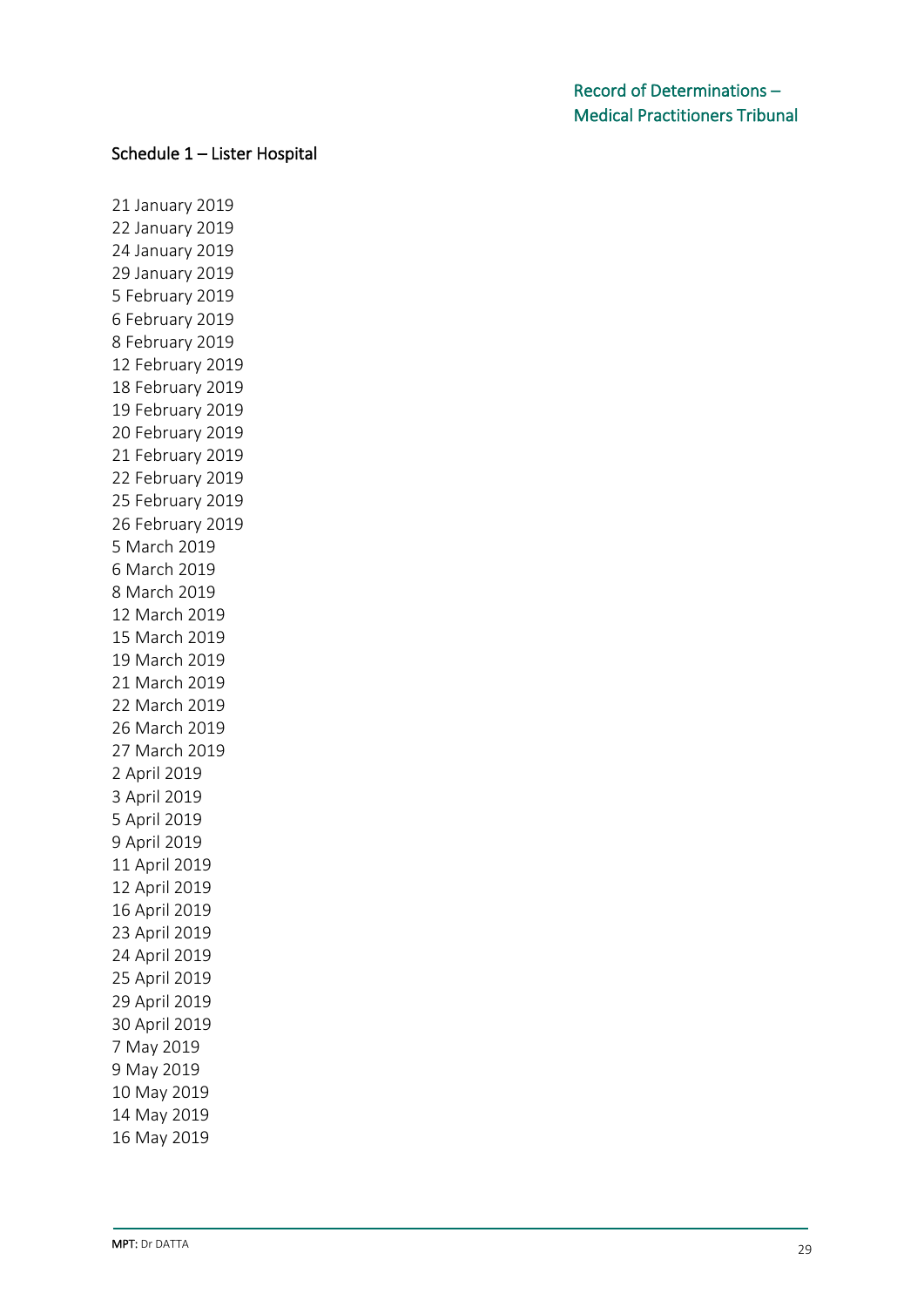17 May 2019 21 May 2019 22 May 2019

#### Schedule 2 – Portland Hospital

### Schedule 3 – Kings College Hospital

25 January 2019 1 February 2019 8 February 2019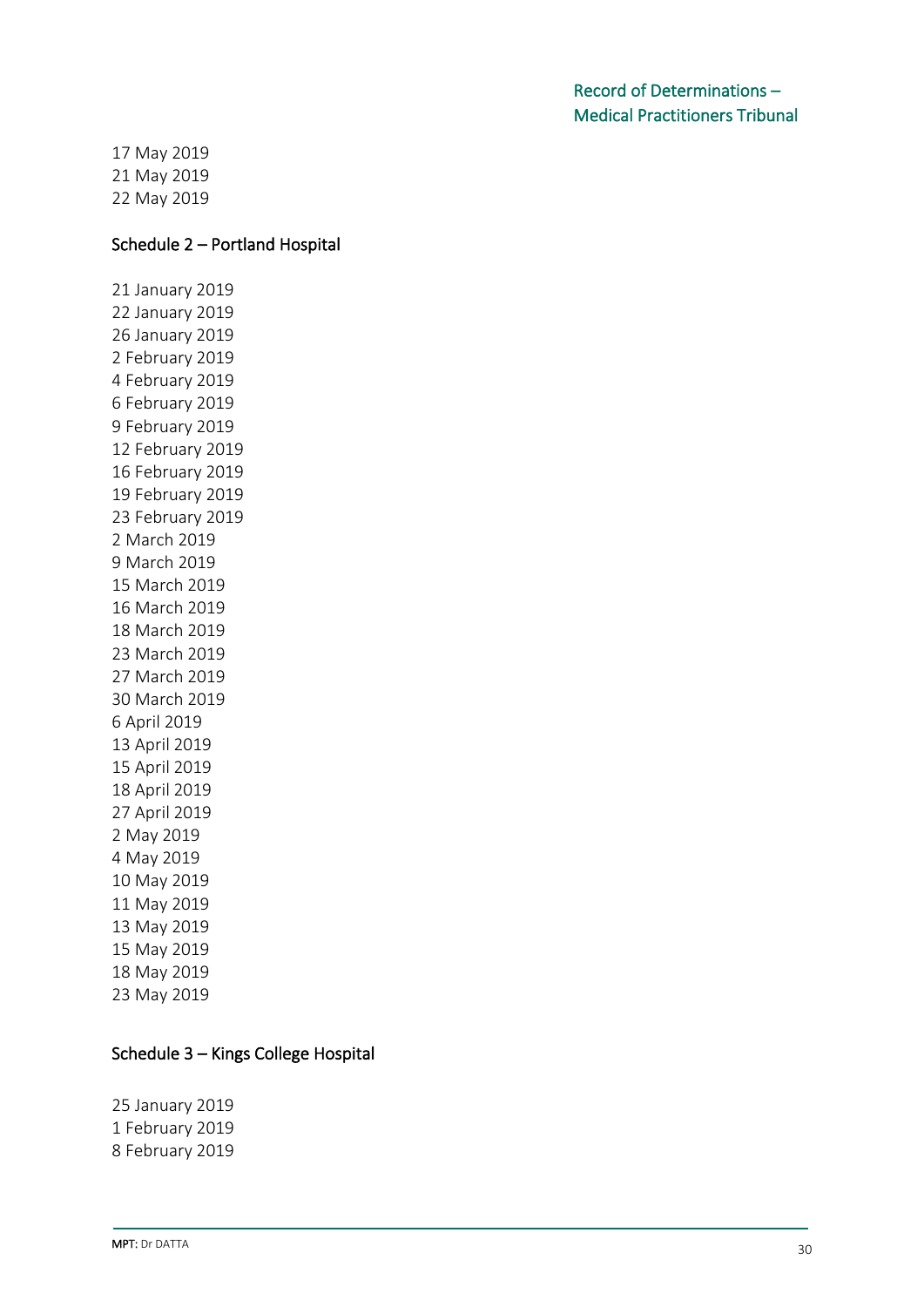### Schedule 4